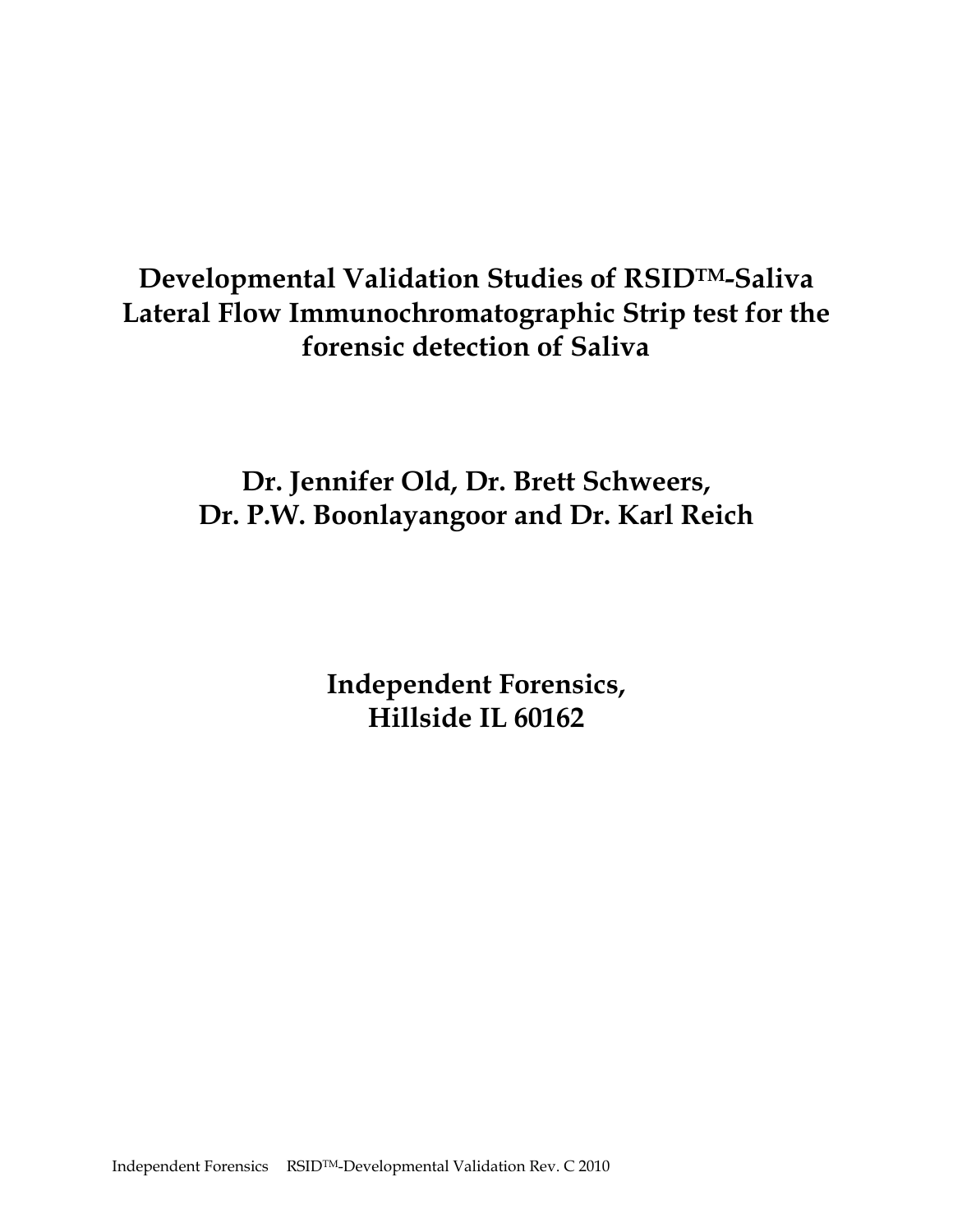## **Table of Contents**

| Introduction                                                                                                                                                              | $\overline{2}$ |
|---------------------------------------------------------------------------------------------------------------------------------------------------------------------------|----------------|
| Configuration of the Salivary Amylase lateral flow test <b>manual</b> manuscrition                                                                                        | 5              |
|                                                                                                                                                                           | 7              |
| Sensitivity Testing: Saliva Extract and Human Oral Swab Extract                                                                                                           | 9              |
| RSID <sup>TM</sup> -Saliva Limit of Detection                                                                                                                             | 11             |
|                                                                                                                                                                           | 14             |
|                                                                                                                                                                           | 17             |
| <b>Testing for High Dose Hook Effect</b>                                                                                                                                  | 18             |
| Stability Testing of RSID <sup>TM</sup> -Saliva                                                                                                                           | 21             |
| Detection of saliva and STR analysis from Forensic -like Samples<br>Aluminum coke can, plastic coffee lid<br>Plastic and glass water bottle<br>Cigarette butts, envelopes | 23             |
| References                                                                                                                                                                | 33             |
| Acknowledgements                                                                                                                                                          | 33             |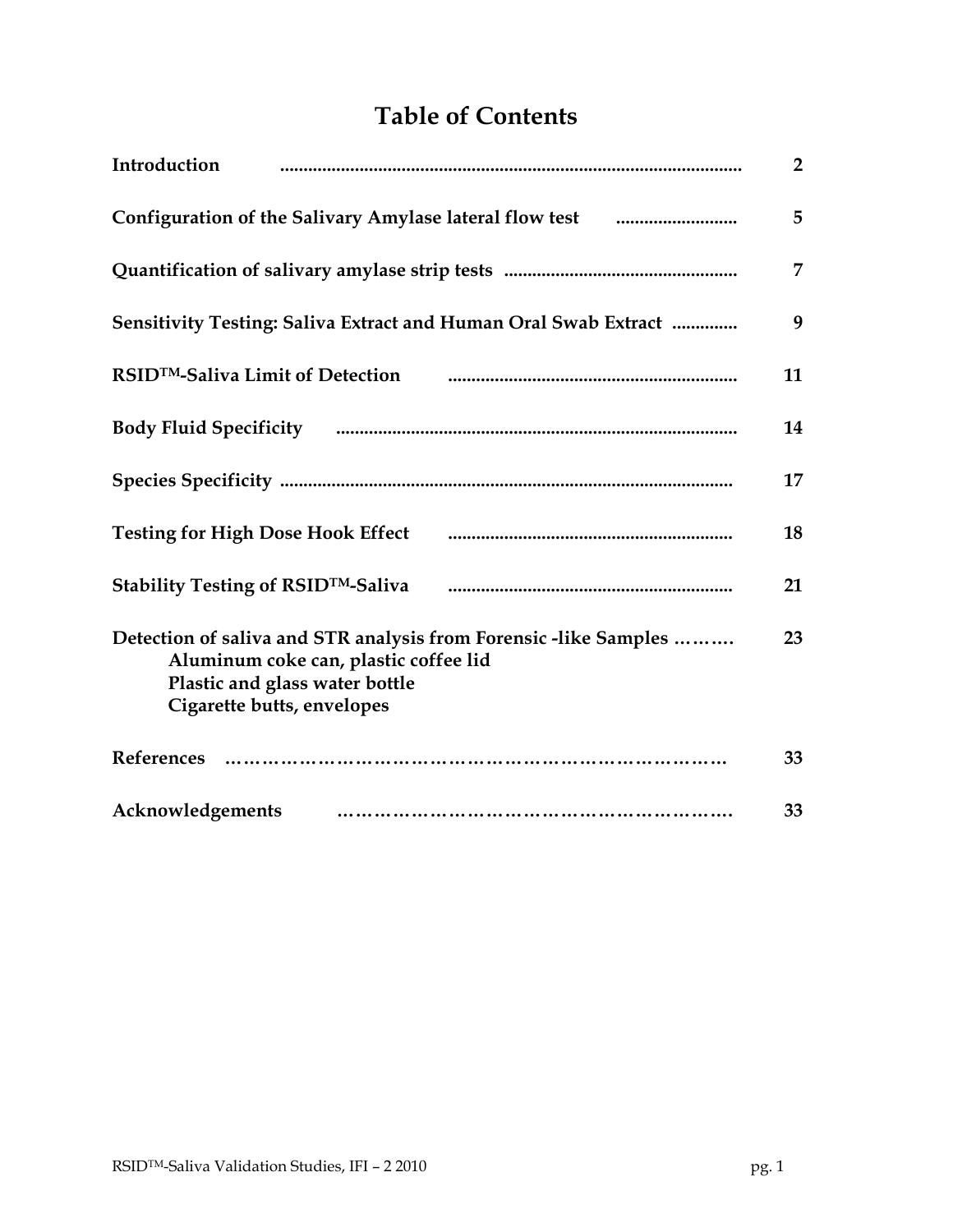## **Validation Study of Rapid Stain IDentification Test for Saliva (RSID**TM**-Saliva) by Independent Forensics**

### **Introduction**

 The identification of human saliva can be important for both legal and investigative purposes. There is often a need to determine if saliva was left or deposited on evidence collected at crime scenes, on discarded samples, or on other evidence items such as envelopes, aluminum cans, glass or plastic bottles, coffee mugs or fabric to (a) reconstruct what may have occurred during the crime and/or (b) to determine which items of evidence should be processed for DNA-STR testing. Current methods to determine the presence of saliva have significant drawbacks including lack of specificity, lack of sensitivity, and lack of integration into current DNA-based protocols. In addition, current saliva detection methods require significant time and effort by crime laboratory personnel. Here we present RSID<sup>TM</sup>-Saliva, a new, lateral flow immunochromatographic strip test for human saliva detection and we illustrate experimental results demonstrating that this test is accurate, reproducible, easy to use, highly specific for human saliva and can identify saliva from a variety of materials and surfaces.

 Current crime laboratory methods used to identify saliva generally assay for the enzymic activity of  $\alpha$ -amylase. This enzyme is widely distributed in animals, plants, bacteria, and fungi, (Svensson, 1988). In humans, two main isozymes of α-amylase exist, salivary and pancreatic, and current methods used to detect  $\alpha$ -amylase enzyme activity cannot distinguish between these different  $\alpha$ -amylase isozymes. Thus, the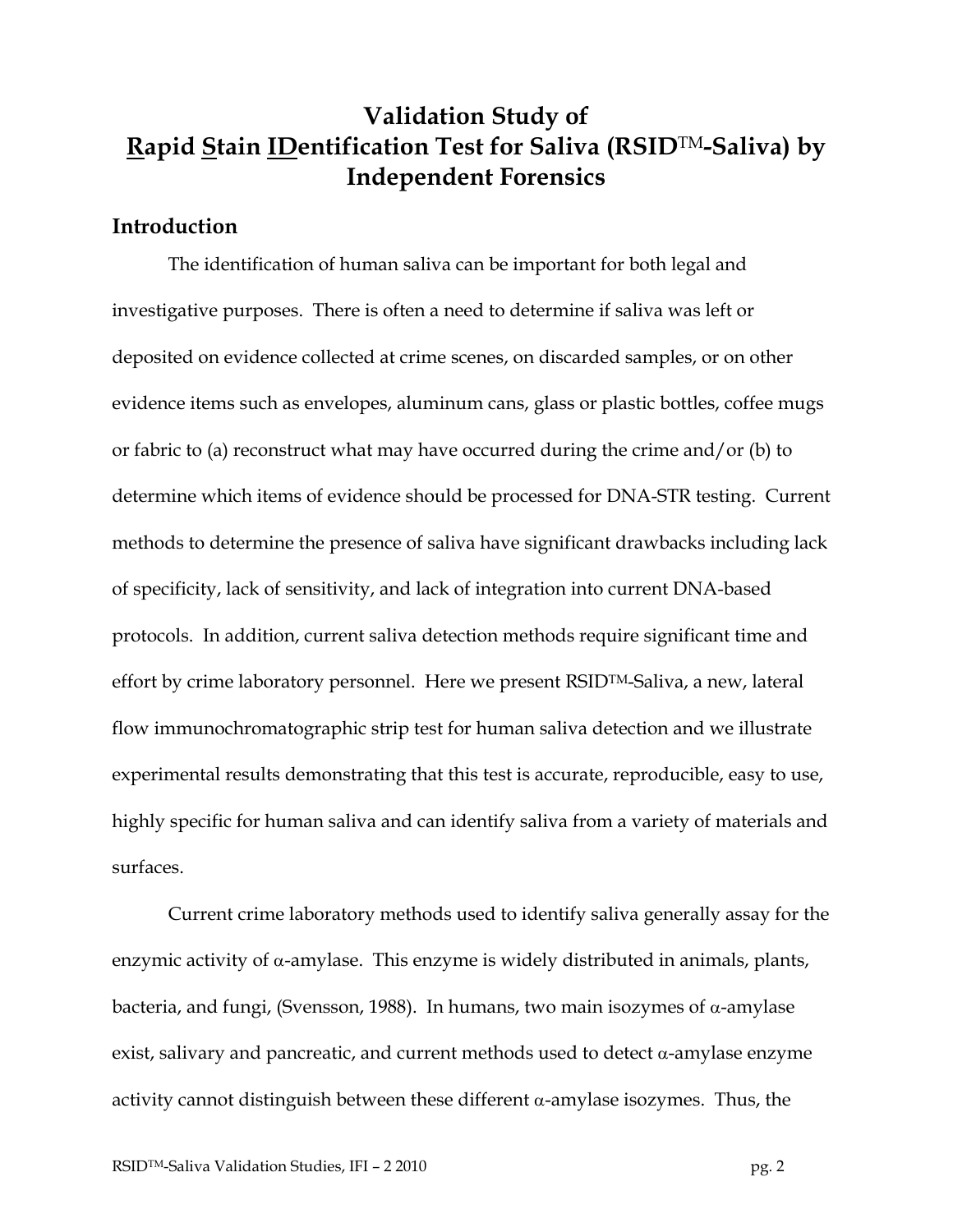current enzyme based methods (*i.e.*, those methods using Phadebus or similar substrates) used to detect saliva will not distinguish between the many sources of this enzyme as bacterial, fungal and pancreatic  $\alpha$ -amylase all score positive with this assay.

The Rapid Stain IDentification Test (RSIDTM) for saliva from Independent Forensics is a lateral flow immunochromatographic strip test designed to detect the presence of human salivary α-amylase, an enzyme found in high quantity in human saliva. The enzyme's physiological role is to aid in the digestion of dietary starches. The RSIDTM -Saliva uses two anti-salivary amylase monoclonal antibodies in a lateral flow format which detects the *presence* of salivary amylase, rather than the *activity* of the enzyme. Here we detail studies on the sensitivity, body fluid specificity, species specificity, and stability of the RSID<sup>TM</sup>-Saliva as well as numerous experiments demonstrating the ability of the test to detect human saliva from a variety of objects that are typically encountered in forensic laboratory case work.

 The new **R**apid **S**tain **ID**entification (RSIDTM) Saliva is designed for fast, easy, and reliable detection of human saliva; test development is complete within 10 minutes and the stated limit of detection of the assay is 1µl of human saliva (nominal or experimental limit of detection (LOD) is much lower). The detection protocol can be completely integrated into standard forensic laboratory procedures for DNA analysis. The test detects saliva from envelopes, glass bottles, cans, swabs, and plastic lids *BEFORE* they are processed for DNA-STR analysis. Test sensitivity has been adjusted such that if saliva is detected, using the provided protocol, there should be sufficient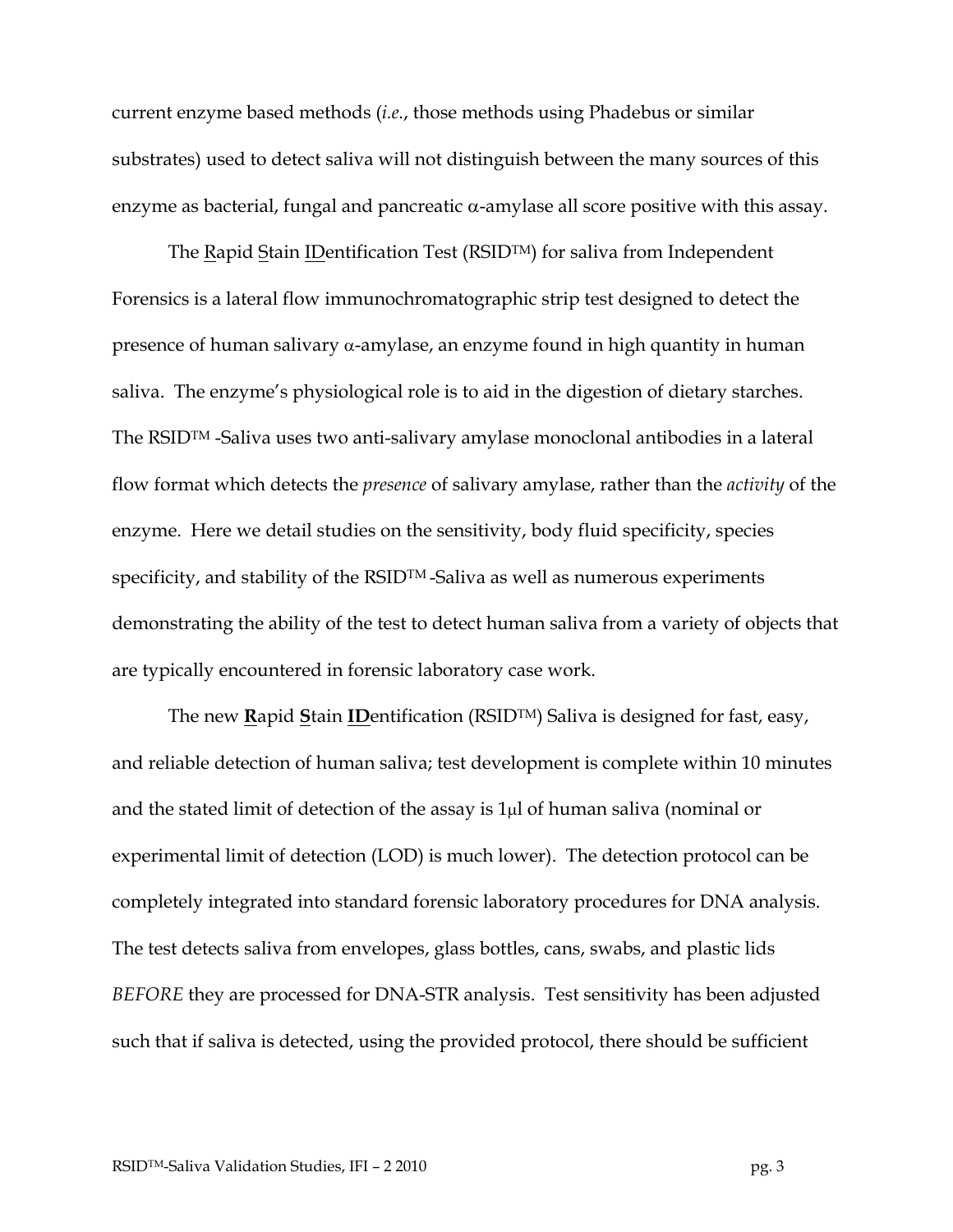biological material for generating an STR profile. Suggested protocols are included in the technical documentation included in each kit.

### **RSID™-Saliva Buffer components**

The RSID™-Saliva laboratory kit includes extraction buffer (25 ml) and running buffer (5 ml) that is required for use with the RSID™-Saliva kit. Each experiment included in this validation document uses RSID™-Saliva extraction buffer for extraction of the sample/s (extraction volumes are specified); the final volume of the sample to be tested is brought to 100 µl with RSID™-Saliva running buffer. RSID™-Saliva extraction buffer + RSID™-Saliva running buffer (100 µl) is loaded onto the cassette and results are recorded after 10 minutes.

RSID™-Saliva extraction buffer is designed to efficiently extract the protein αamylase from questioned stains and swabs. RSID™-Saliva running buffer is designed to dissolve the antibody-colloidal gold conjugate from the conjugate pad, maintain an extract at the appropriate pH, and facilitate correct running of the test. Components of the extraction and running buffer include buffer and salts (Tris, NaCl, KCl) for physiological stability, a chelating agent (EDTA) for stability, detergents and surfactants (Triton X-100 and Tween 20) for extraction efficiency and solubility maintenance, protein (BSA) for reducing non-specific adsorption and loss, and a preservative (sodium azide).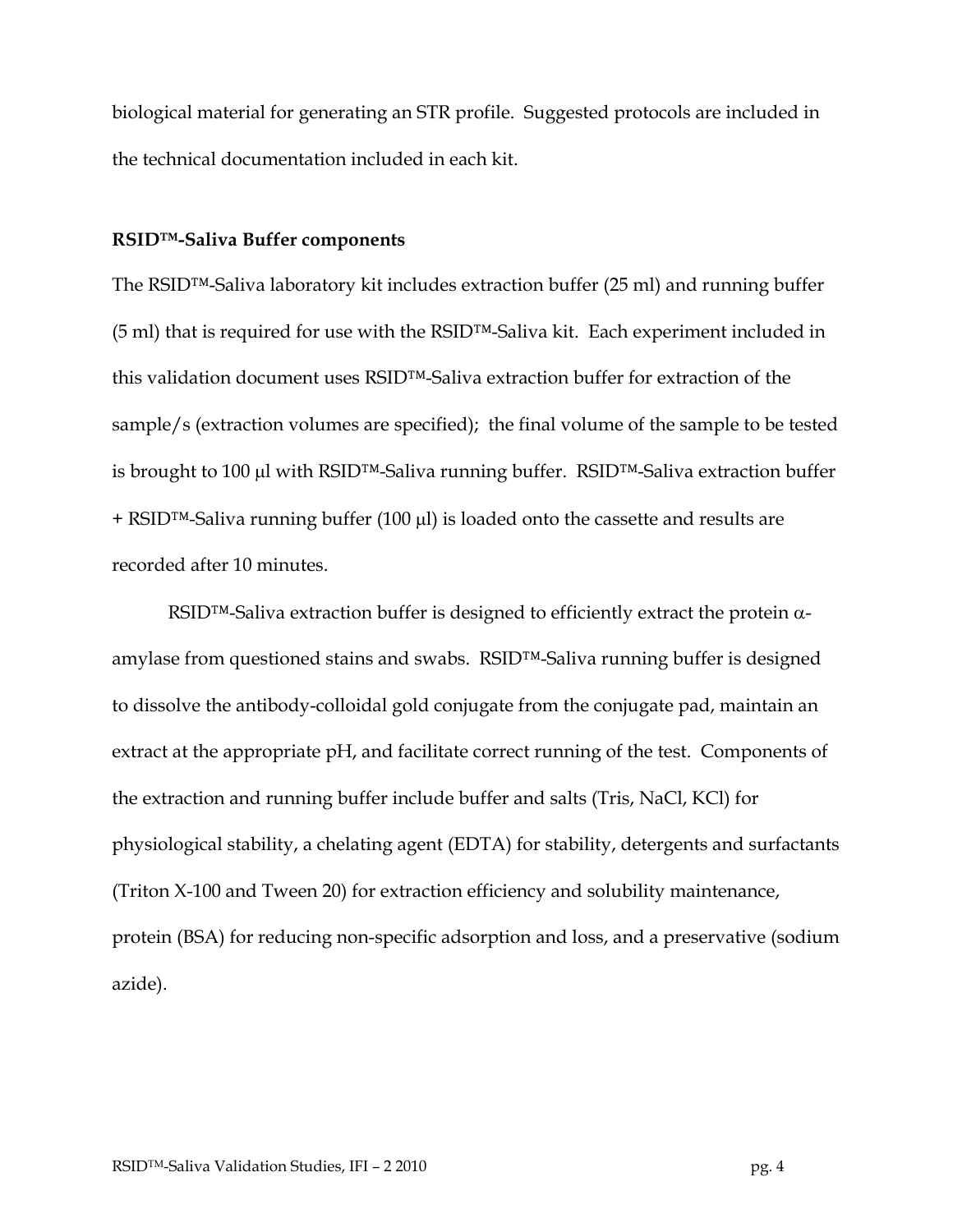## **Configuration of the salivary amylase lateral flow test**

The RSID-SalivaTM test is an immunochromatographic assay that uses two monoclonal antibodies specific for human salivary  $\alpha$ -amylase. The system consists of overlapping components (conjugate pad, membrane, and wick), assembled such that the tested fluid is transported from the conjugate pad to the membrane and is finally retained on the wick (see figure below). The conjugate pad and membrane are pretreated before assembly such that the user need only add his/her extract in running buffer to initiate the test. Once the tested sample is added to the sample window, the running buffer and sample diffuse through the conjugate pad, which has pre-dispersed colloidal gold-conjugated anti-human salivary α-amylase monoclonal antibodies. The sample redissolves the colloidal gold-labeled anti  $\alpha$ -amylase antibodies, which will bind salivary amylase if it is present in the sample. Salivary  $\alpha$ -amylase-colloidal gold antibody complexes are transported by bulk fluid flow to the membrane phase of the test strip. These complexes, if present, migrate along the membrane and are bound at the 'test line' by the second anti-salivary α-amylase antibody, creating a red 'line' (see figure below; note that this figure depicts an RSIDTM-Saliva strip test that has already been developed with saliva present in the sample and therefore both the test and control lines are visible on the membrane; test and control lines are not visible on an unused strip test).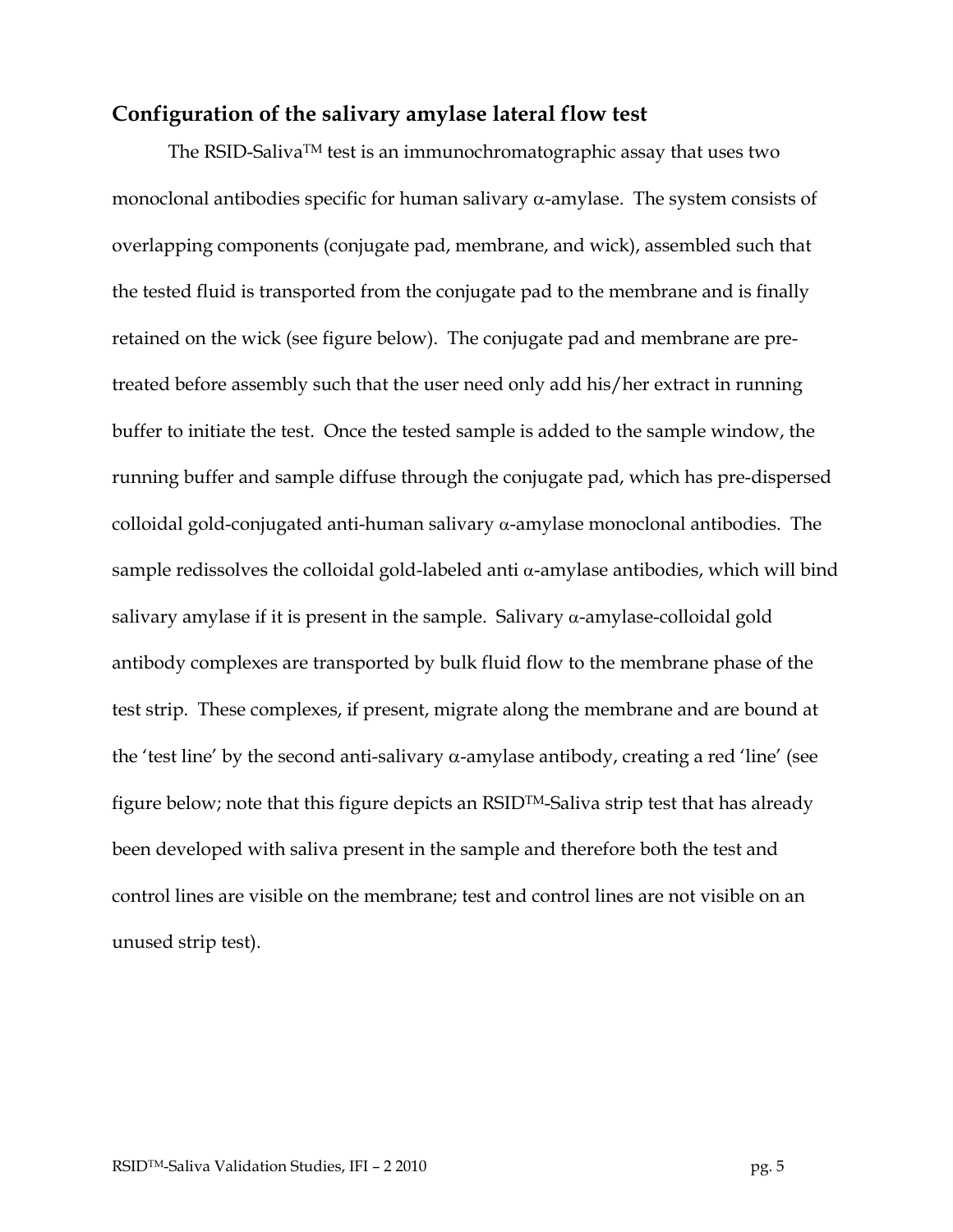

#### **Fig: Schematic Components of Lateral Flow Immunochromatographic Strip Test**

 Uncomplexed colloidal gold-labeled mouse antibody will progress along the membrane and be bound by anti-mouse antibody at the 'control line,' again creating a red line. A red line at the 'test' position indicates the presence of human saliva, while a red line at the 'control' position indicates that the strip test is working correctly. When performed correctly and functioning properly, all RSIDTM-Saliva test strips should produce a line at the control position.

The control line is made by 'striping' goat anti-mouse antibody onto the membrane component of the lateral flow strip test; the deposited antibody will retain colloidal-gold anti-α-amylase mouse monoclonal antibody that migrates past the test line. The line closest to the sample well is the test line and indicates that human  $α$ amylase is present in the sample. The test line is made by 'striping' a mouse monoclonal anti-α-amylase antibody onto the membrane component of the strip test; complexes of colloidal gold-labeled anti-α-amylase mouse monoclonal antibody that are formed in solution upon addition of the sample to the sample well and have progressed through the conjugate pad and membrane (or allowed to wick up the conjugate pad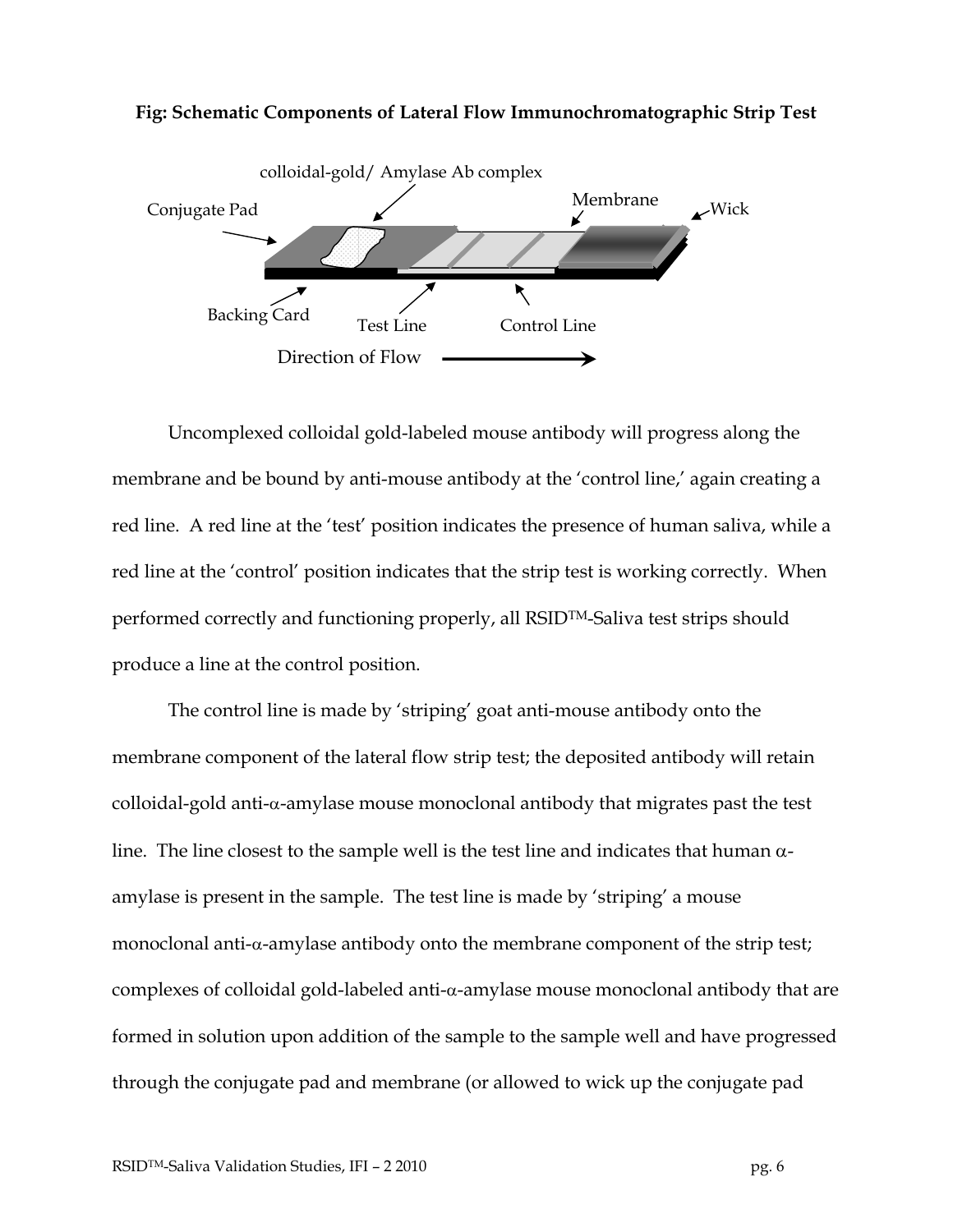when the strip is tested outside of a plastic housing, e.g., in a 12 x 75 test tube) will be retained at the test line. A red control line must be visible at 10 minutes after sample addition in order to interpret results.

### **Quantification of salivary amylase strip tests results**

 In order to maintain test-to-test consistency throughout the validation studies of RSIDTM-Saliva, strip test results were quantified by comparing the intensity of the observed results (i.e., how dark the test and control lines were) with a published reference set of test and control lines. This score sheet, which consists of a series of graded reddish lines is visually compared to all results. In addition, a digital picture of the results was also recorded: both quantitative and pictorial results are presented. RSIDTM-Saliva is *not* a quantitative test for the amount of saliva present in a given sample. This procedure was used for the Development Validation and the design of internal QA/QC production standards and is not used for the forensic application of the test. RSID™-Saliva is a qualitative test and therefore test results are to be interpreted as data for the presence or absence of  $\alpha$ -amylase and by extentsion, saliva.

#### **Specimens**

Human saliva, blood, and urine samples were obtained voluntarily from laboratory staff and deposited on sterile cotton swabs in aliquots of 50 µl. Unwashed semen was obtained from a local sperm bank and deposited on sterile cotton swabs in aliquots of 50 µl. Human breast milk samples were obtained from SRI (Richmond, CA). Briefly, human breast milk was collected from lactating mothers in a manner that would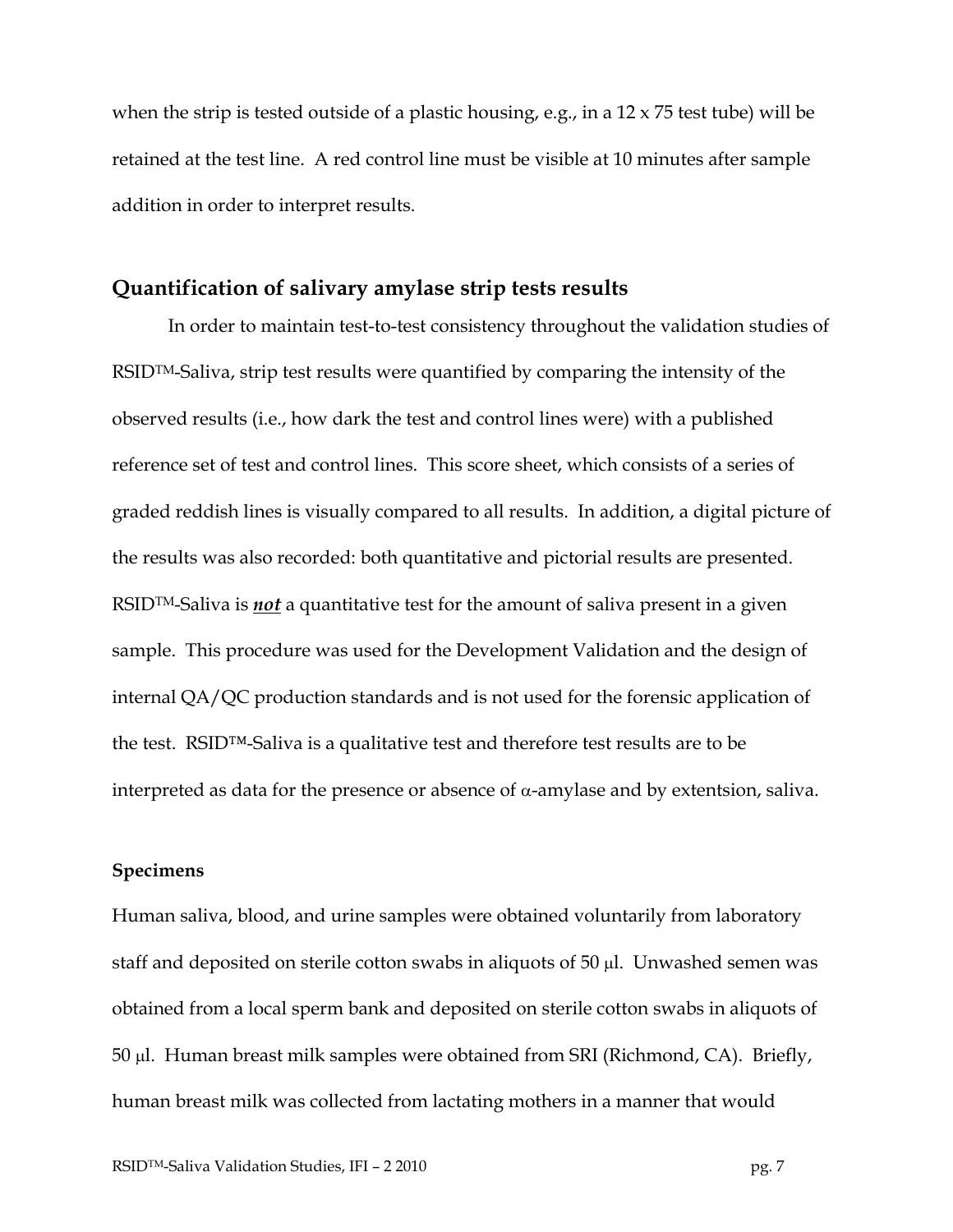preclude contamination with other body fluids and deposited on sterile cotton swabs and air dried. Human fecal samples were obtained from a library of body fluid samples obtained under IRB supervision. Post-coital vaginal swabs were obtained from volunteers (laboratory staff). Animal saliva samples were kindly provided by the Brookfield Zoo, Brookfield, Illinois.

#### **Preparation of body fluid extracts**

For body fluid extracts (saliva, semen, blood, urine, and breast milk), 50 µl of fluid was deposited on a sterile cotton swab and allowed to air-dry. The cotton batting was removed using laboratory clean technique and placed in a 1.5 ml microcentrifuge tube and extracted in 1 ml of RSIDTM-Saliva extraction buffer for 1 hour at room temperature. Assuming 100% extraction efficiency each microliter of extract will contain 50 nl (0.05 µl) of whole fluid. Oral swab extracts were made by swabbing the inside of an individual's cheek for 10 seconds with a cotton swab, and extracting the swab in 1 ml RSIDTM-Saliva extraction buffer for 1 hour at room temperature. Negative control extracts were made in an identical manner, but omitting the addition of body fluid to the swab before extraction.

Experimental samples were prepared by combining the noted volume of extraction solution with sufficient running buffer to produce a final volume of 100 µl (RSID<sup>TM</sup>- Saliva extract sample volume + RSID<sup>TM</sup>- Saliva running buffer = 100 µl). Most samples were tested on strips placed in cassettes, but for photographic clarity, some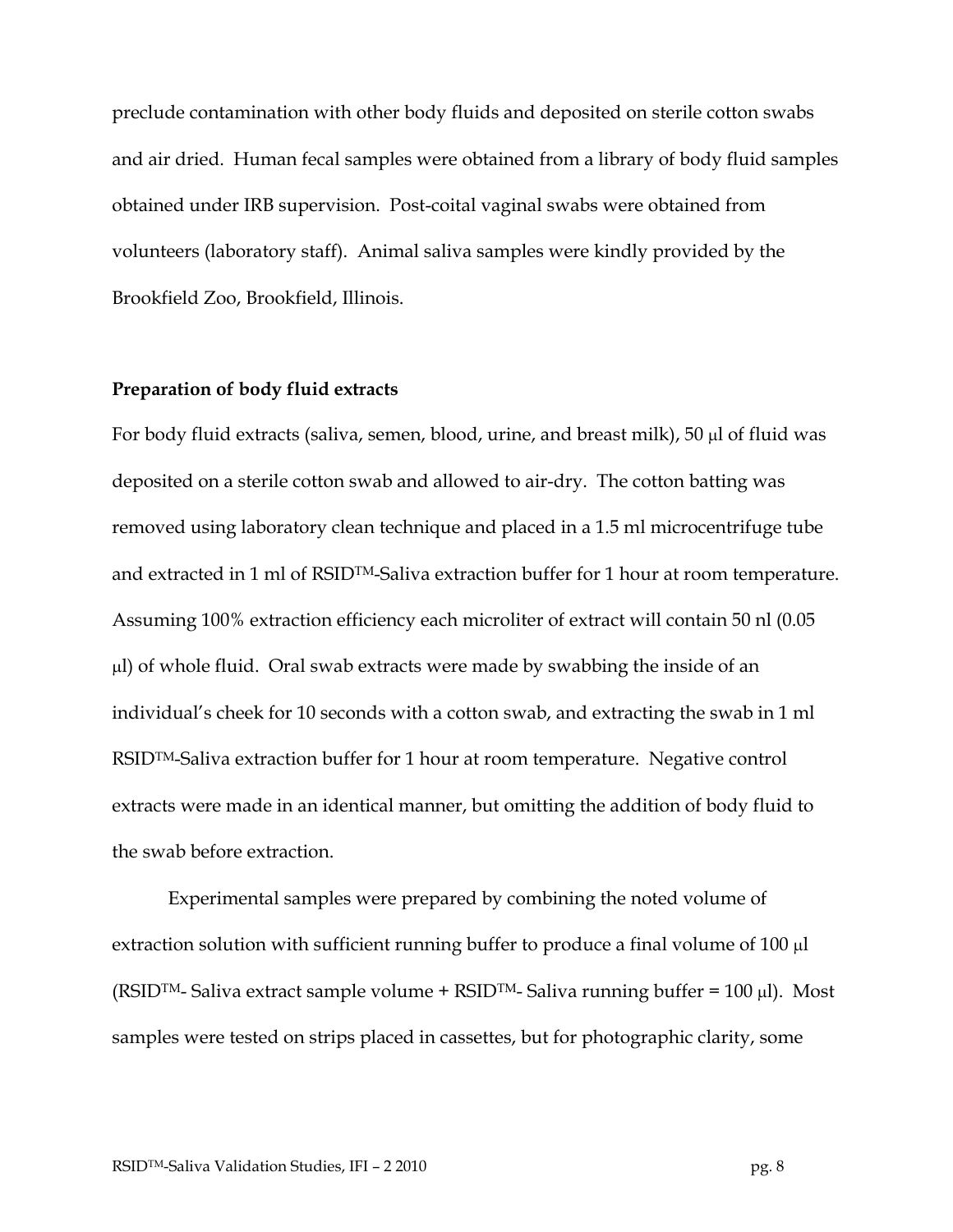experiments were performed in 12 x 75 mm test tubes; in all cases results were recorded 10 minutes after sample addition.

#### **DNA extraction and STR DNA Analysis**

DNA was extracted from swabs used to sample a plastic coffee lids, and an aluminum soda can, and from cigarette butt paper, using a Chelex extraction protocol. The extracted DNA was amplified using Identifiler (ABI) following a low copy number protocol. The amplification reactions were run on an ABI Prism 310 Genetic Analyzer and analyzed with Genescan (v. 3.7) and Genotyper (v 3.7) using an allele threshold of 75 RFU.

### **Sensitivity Testing: Saliva Extract and Human Oral Swab Extract**

Methods: For sensitivity studies, we tested saliva extracts and human oral swab extracts. For saliva extracts, 50 µl of human saliva was deposited on a sterile cotton swab and allowed to air-dry. The end of the swab with the cotton batting was cut off using laboratory clean technique and placed in a 1.5 mL microcentrifuge tube. The swab head was extracted in 1 mL of RSIDTM-Saliva extraction buffer for 1 hour at room temperature. We calculate that the extract will contain approximately 50 nL  $(0.05 \mu L)$  of saliva (assuming 100% extraction efficiency) per microliter of extract. An oral swab extract was made by swabbing the inside of an individual's cheek for 10 seconds with a cotton swab, and extracting the swab in 1 ml RSIDTM-Saliva extraction buffer for 1 hour at room temperature in a 1.5 ml microcentrifuge tube. Negative control extracts were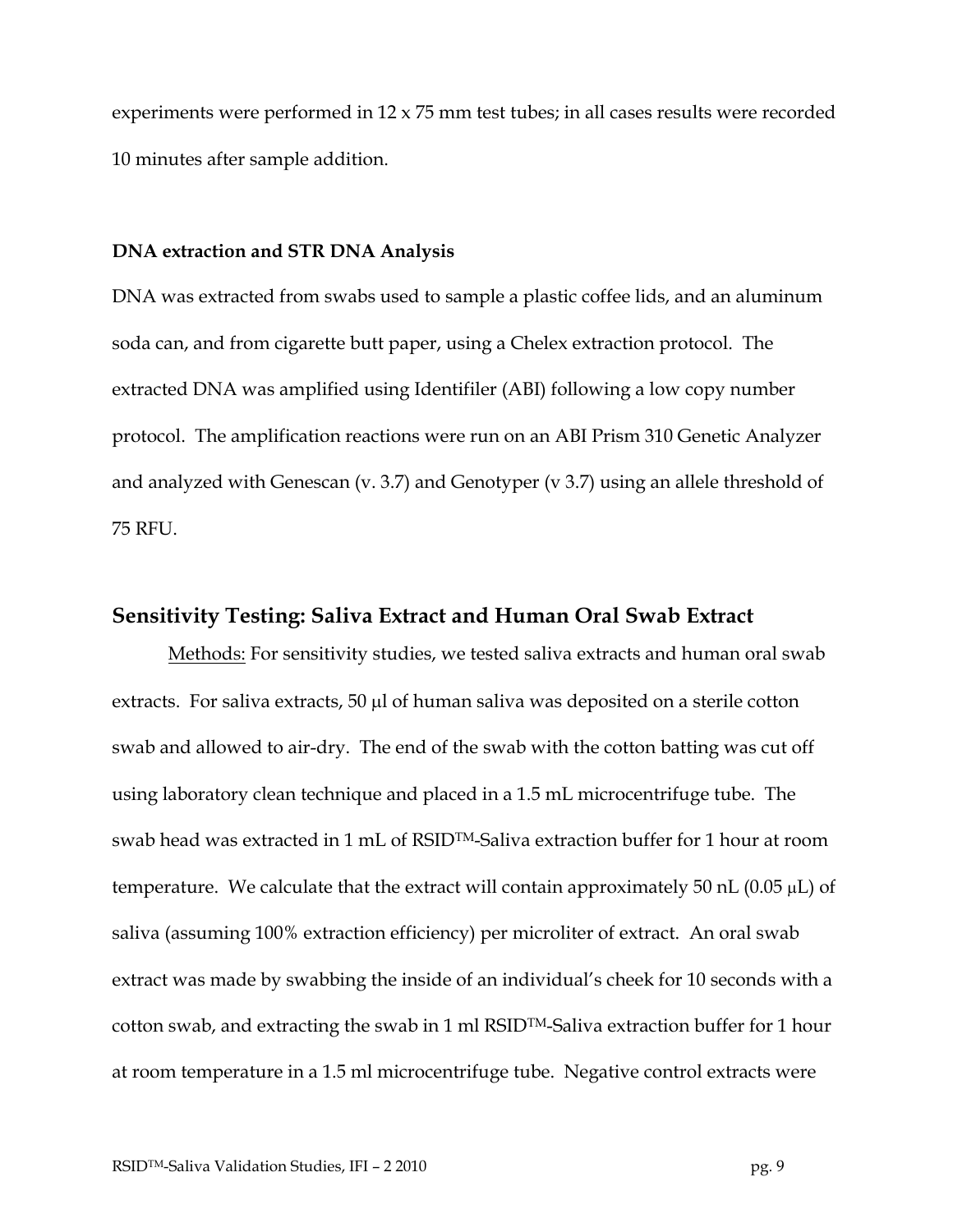made in an identical manner, but omitting the addition of saliva or oral extract to the swab before extraction.

Two volumes of saliva extract were generally tested,  $1 \mu$ L (equivalent to  $\sim 50 \text{ nL}$ saliva) and 5  $\mu$ L (equivalent to  $\sim$ 250 nL saliva) by adding the indicated volume of saliva extract to RSIDTM-Saliva running buffer and bringing the total volume to 100 µL. The full 100 µL, containing both extract and running buffer, was placed in the sample window of the cassette. Extracts from oral swabs were tested in an identical manner; the quantity of saliva in an oral swab could only be estimated; we assume that  $10 \mu L$  of an oral swab extract is equivalent to  $\sim$  0.5 µl of saliva. The control and test lines in the test strip window were scored after 10 minutes.

#### Results- Sensitivity of Saliva Extract and Oral Swab Extract

After 10 minutes, the test line of the 1 and 5  $\mu$ L saliva extracts were scored as positive, respectively (see photo, left panel). These results indicate that the limit of detection for RSID<sup>TM</sup>-Saliva is approximately 50 nL (0.05  $\mu$ L) of saliva. This experiment was repeated with the buccal swab extract (see photo, right panel) and the results for 1, 5, and 10 µL of oral extract were scored as positive, whereas  $0 \mu$ l extract was negative.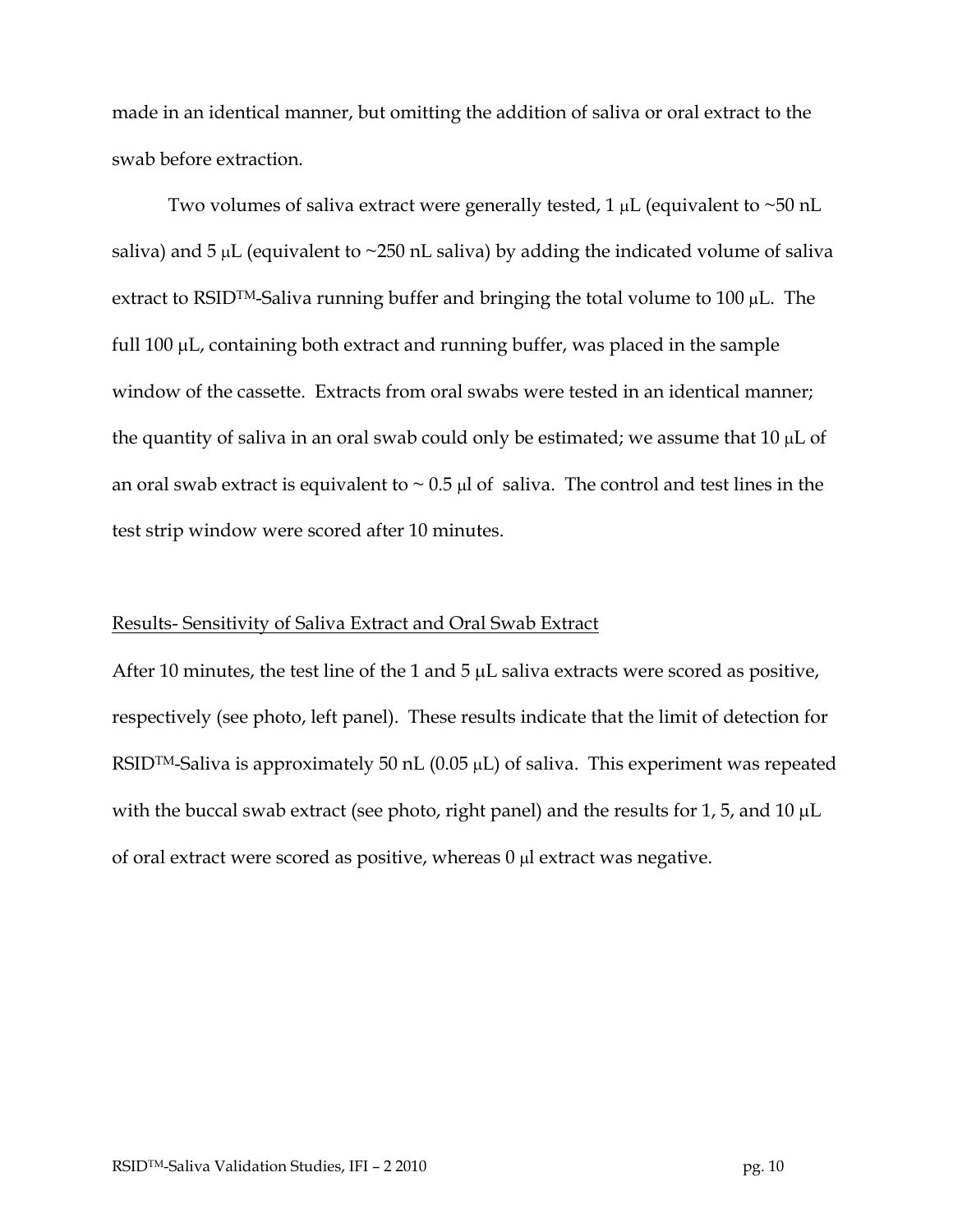

## **RSIDTM-Saliva Limit of detection Experiment.**

In this experiment a broad range of saliva extract volumes were analyzed with RSIDTM-

Saliva in order to better determine the lower limit of detection. Positive control extract,

50  $\mu$ l of saliva deposited on a sterile cotton swab and extracted in 1.0 ml of RSID<sup>TM</sup>-

Saliva extraction buffer, was used throughout. Equivalent saliva volumes are calculated assuming 100% extraction efficiency.

| Strip         | Extract Amount (µ1)       | RSID <sup>™</sup> -Saliva RB | Equivalent Saliva (µl) | <b>Score</b> |
|---------------|---------------------------|------------------------------|------------------------|--------------|
| 1             |                           | 100                          |                        |              |
| $\mathcal{P}$ | 1 µl from 1:10 dilution   | 99                           | 0.005                  |              |
| 3             | 1 µl from 1:5 dilution    | 99                           | 0.01                   |              |
| 4             | $1 \mu$ from 1:2 dilution | 99                           | 0.025                  |              |
| 5             | $1 \mu L$                 | 99                           | 0.05                   |              |
| 6             | $2 \mu L$                 | 98                           | 0.1                    |              |
| 7             | $5 \mu L$                 | 95                           | 0.25                   |              |
| 8             | $10 \mu L$                | 90                           | 0.5                    |              |
| $\mathbf Q$   | $20 \mu L$                | 80                           |                        |              |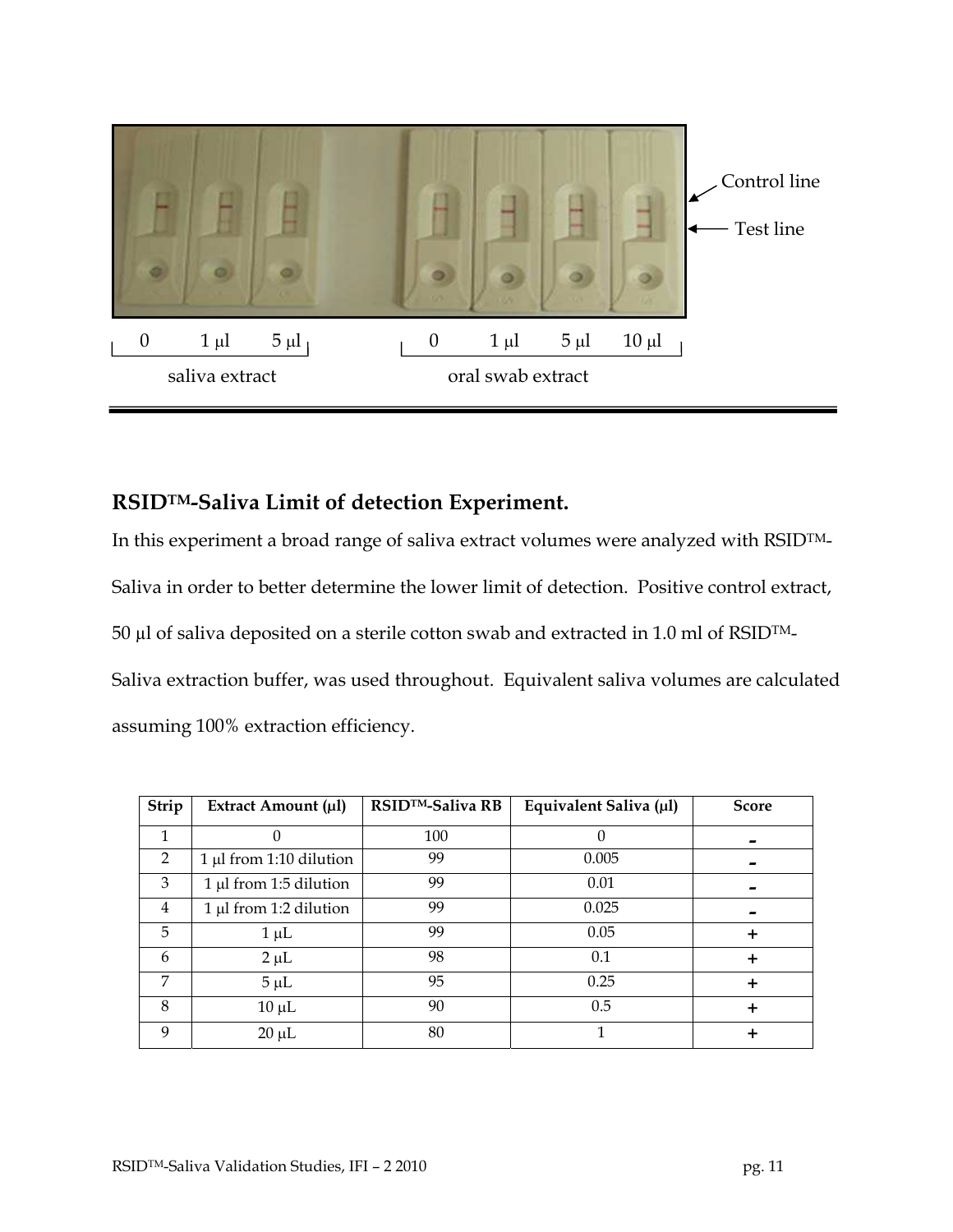Results: A clear signal at the test line can be observed for strips 5-9. Detection limit is therefore  $\sim$ 50 nL (0.05 µL) of saliva.



## **Body Fluid Specificity Testing: Extracts from swabs of human blood, saliva, semen, and urine alone or as a mixture of body fluids**

In order to evaluate potential cross-reaction or inhibition of RSID™-Saliva, extracts from human body fluids (saliva –Sa, blood -Bl, semen –Se, and urine –Ur, prepared as described above) were tested on RSID™-Saliva (see figure below). Individual extracts of saliva, blood, semen and urine reacted as expected with only saliva extracts providing a positive result (see figure below, strips 2, 3, 4 and 5). Combinations of extracts with or without saliva were also tested; only the mixture containing all four body fluid extracts gave a positive signal (blood, semen, urine and saliva, see figure below strip 6), while the mixture of blood, semen and urine produced only a band at the control line with no visible signal at the test line (see figure below, strip 7). Again, strips were analyzed in 12 x 75 test tubes for photographic clarity; identical results were obtained with strips held in plastic cassettes (data not shown). Sufficient volumes of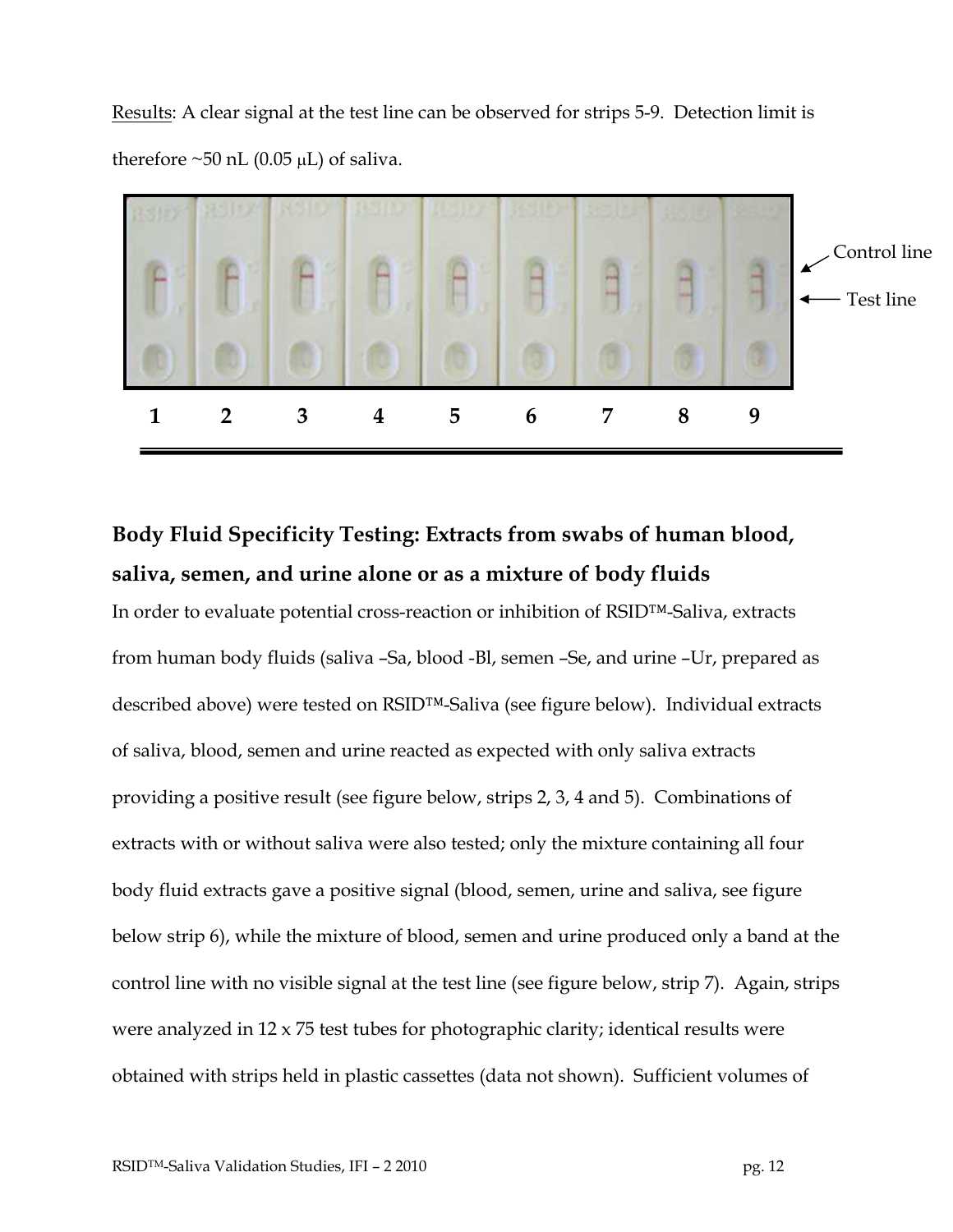extract, 25 µLof each extract equivalent to 1.25 µL of each body fluid, were tested to insure that even low levels of cross-reactivity would be observed, if present. For comparison, a negative control was included in the experiment (see figure below, strip 1). As an additional test of specificity, extracts of saliva, blood, semen and urine were combined at different ratios (1:1, 1:3, and 3:1) and tested with RSIDTM-Saliva. Again, RSIDTM-Saliva did not cross-react with mixed extracts from urine, blood, or semen at any ratio tested (data not shown). Taken together, these experiments demonstrate that RSID<sup>TM</sup>-Saliva does not cross react with the body fluids tested. The presence of semen, blood, and urine does not interfere with the detection of saliva, an important issue since multiple body fluids are often present on evidence collected at crime scenes.

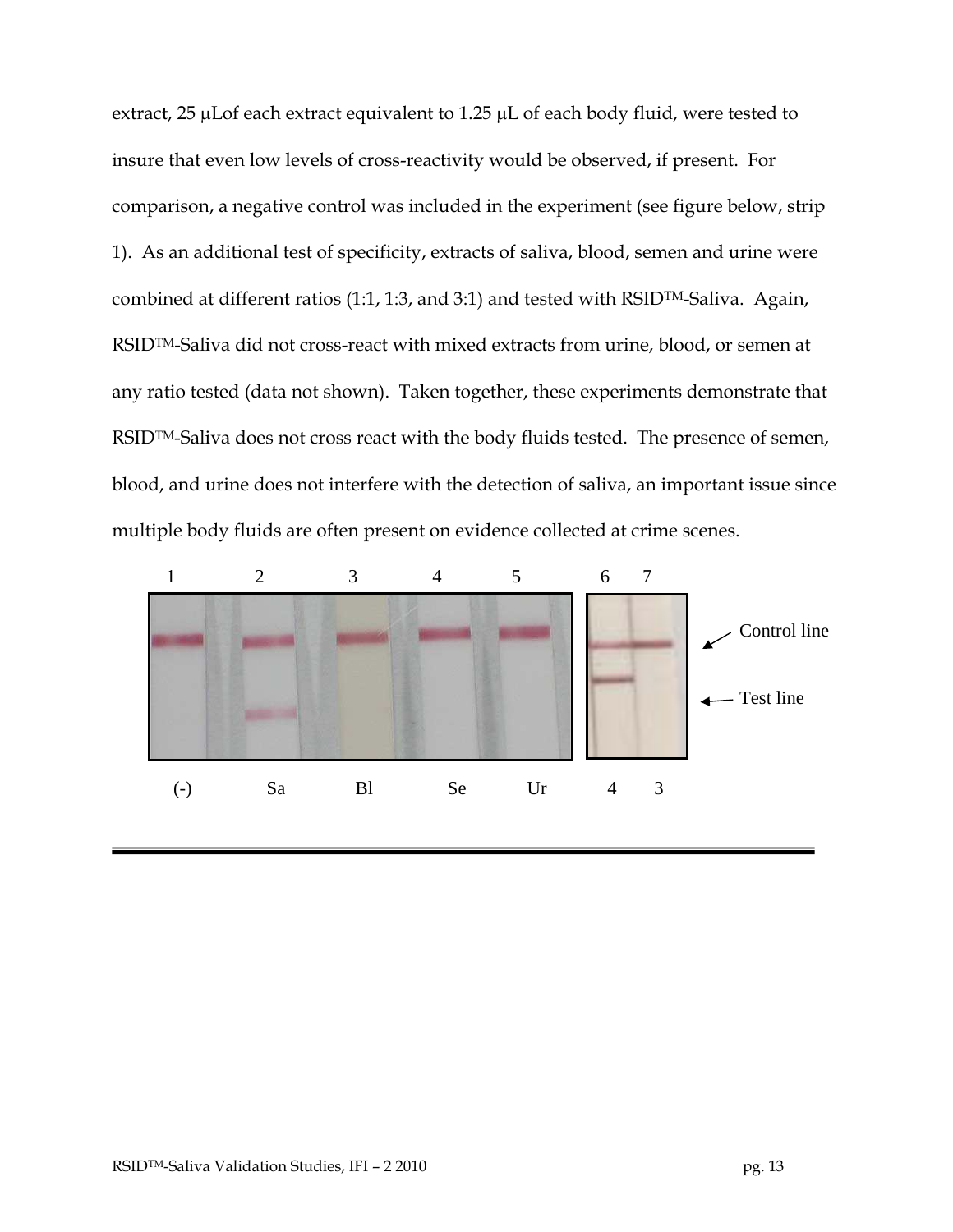# **Specificity of RSIDTM-Saliva: Detection of Salivary** α**-Amylase in Human Breast Milk and Fecal samples**

It is well-documented that human breast milk contains low-levels of salivary  $\alpha$ -amylase that is probably present as an aid to carbohydrate digestion in infants (8, 9). Therefore, we tested if human breast milk would give a positive signal with RSID™-Saliva. Samples of human breast milk (50 µL) (kindly provided by SRI, Richmond CA and described in *Specimens*) were extracted and various volumes of breast milk extract- 1, 5, 10 and 20  $\mu$ L, equivalent to 0.05, 0.25, 0.5 and 1.0  $\mu$ L of human breast milk- were analyzed with RSIDTM-Saliva and compared side by side with equivalent volumes of authentic human saliva (see figure below, strips 1-10).

As expected, RSIDTM-Saliva demonstrates a weak positive result with extracts prepared from human breast milk (see figure below, strips 6, 7, and 8). By comparing equivalent volumes of saliva and human breast milk (see figure below, strips 2, 3, 4, and 5) we estimate that breast milk is at least twenty fold less reactive on RSID™-Saliva than authentic human saliva (see figure below, strips 2 and 7, strips 3 and 8).

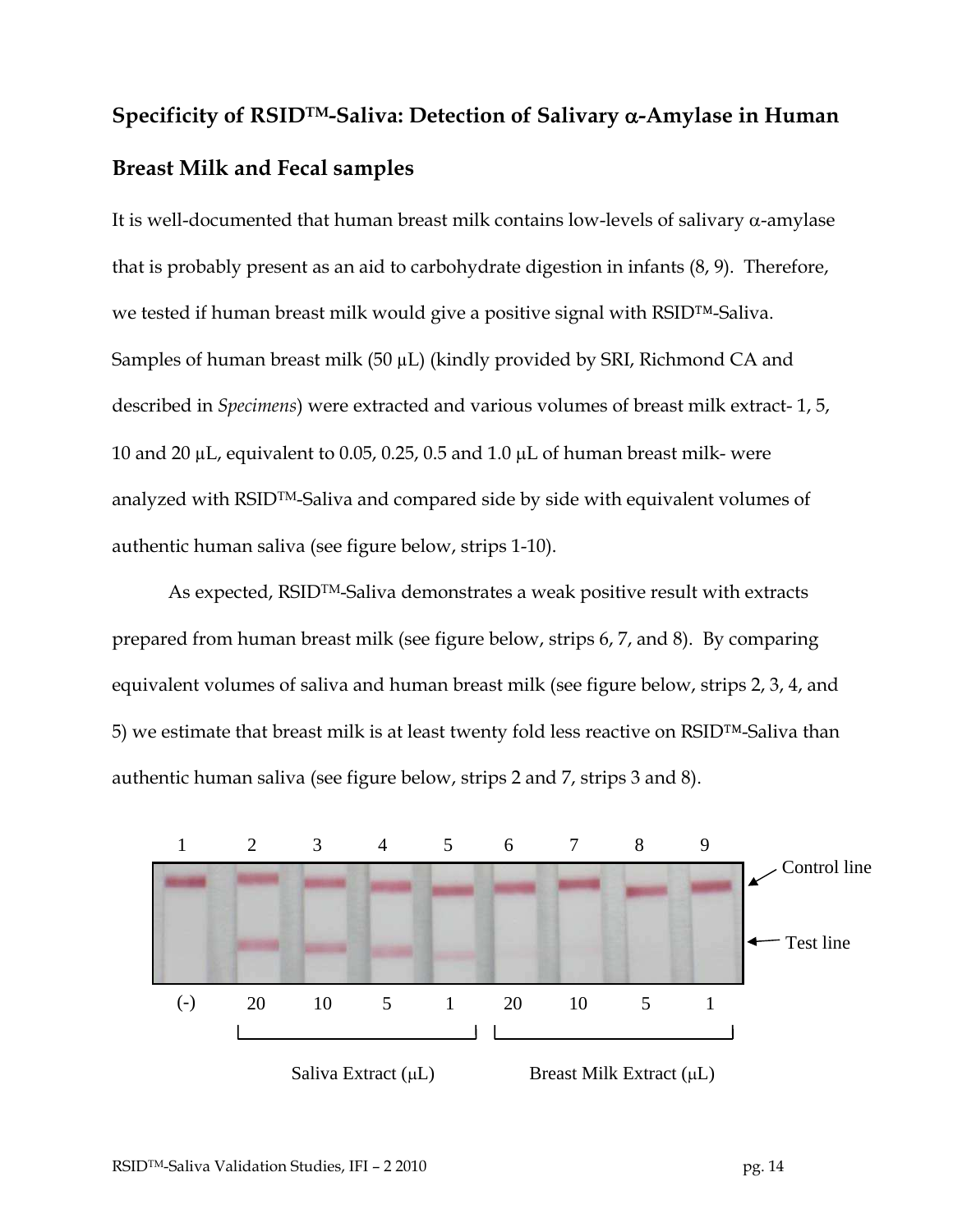Since the majority of saliva is swallowed, we expected RSIDTM-Saliva to detect salivary  $\alpha$ -amylase in fecal samples. Six fecal samples from a human stain library were extracted in 1 mL RSID<sup>TM</sup>-Saliva extraction buffer for 1 hour at room temperature and 5, 20, and 100  $\mu$ L of extract were analyzed with RSID<sup>TM</sup>-Saliva. 100  $\mu$ L of extract from each of the six samples showed a weak positive while the other extract volumes were negative (data not shown). In the same experiment,  $1 \mu$ L of saliva extract (50 nL of equivalent saliva) produced a strong positive, indicating that saliva is many times more reactive on RSIDTM-Saliva test strips than fecal samples. Due to the unknown amount of fecal matter present on the swabs, direct quantitative comparison with  $\alpha$ -amylase levels in saliva is not possible. This finding must be considered when anal swabs from sexual assault evidence kits are tested with RSIDTM-Saliva.

A significant disadvantage of using  $\alpha$ -amylase as a forensic indicator for saliva is the distribution of this enzyme in human breast milk and feces, thereby making any test using  $\alpha$ -amylase a presumptive test. When using RSID<sup>TM</sup>-Saliva, some conclusions based on the signal intensity must be carefully considered. Fecal swabs tested on RSID™-Saliva only generate a weak RSID™-Saliva positive, as do human breast milk samples. A weak RSID™-Saliva positive signal can indicate either minimal amounts of saliva, a fecal sample or breast milk sample, or inefficient sample extraction. RSID<sup>TM</sup>-Saliva cannot overcome the biological distribution of  $\alpha$ -amylase, but as the relative concentration of α-amylase varies considerably between these three body fluids, a strong positive RSIDTM-Saliva result indicates, but does not proves, the presence of saliva.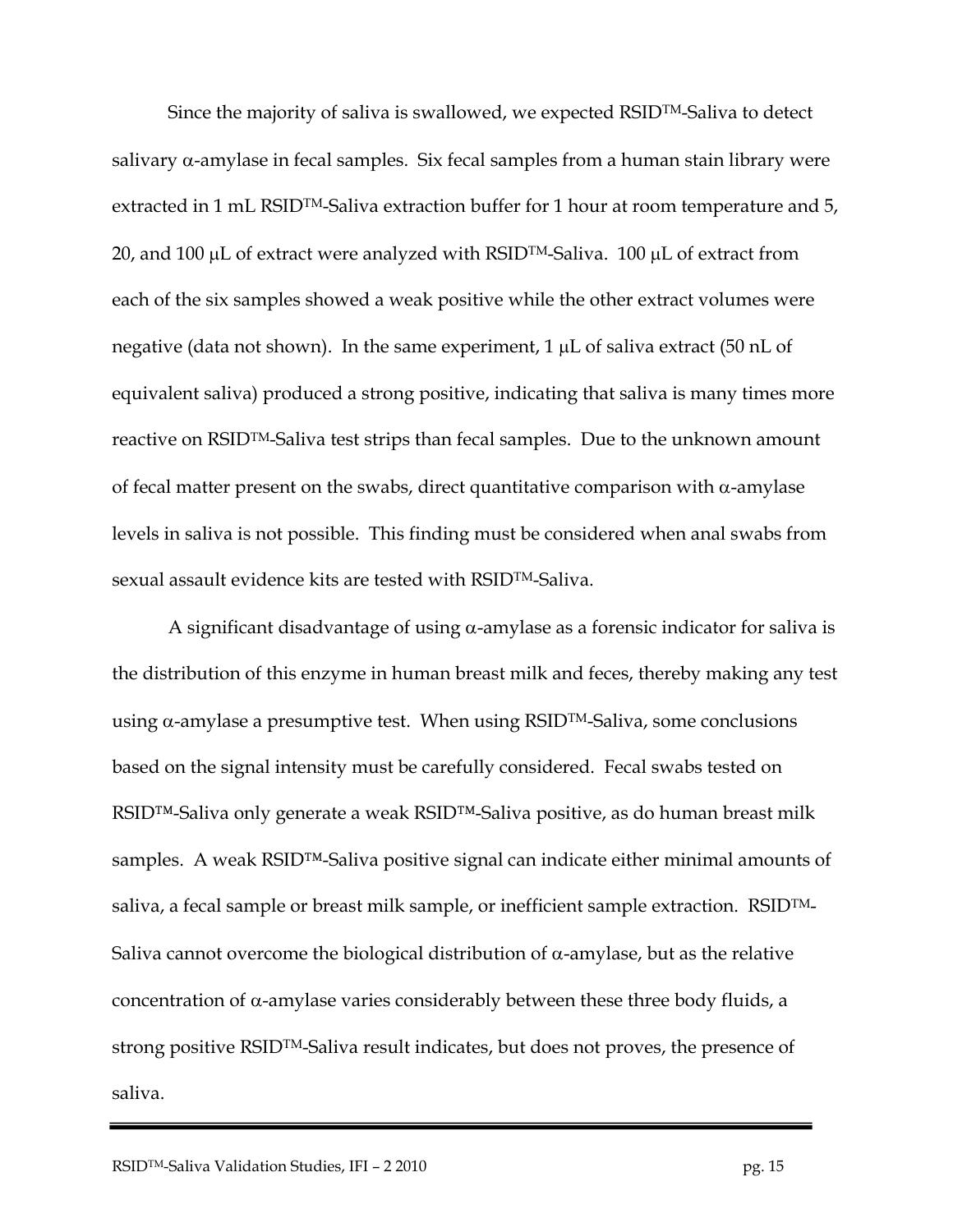## **Specificity of RSID™-Saliva: Testing Extracts from Vaginal Swabs**

The ability to detect human saliva from sexual assault evidence is an important issue for forensic scientists. Therefore, we tested the ability of RSID™-Saliva to reliably identify saliva from a series of vaginal swabs obtained from a subject with a well defined sexual contact history. Post-coital swabs collected at 0-7, 9, and 11-13 days following intercourse without a condom, were extracted with RSID™-Saliva extraction buffer and analyzed with RSID™-Saliva test strips. Contact history included both semen deposition (day 0) and oral contact (day 5). To increase the stringency of the test, swabs were extracted in 300  $\mu$ L of extraction buffer and 20  $\mu$ L of this extract was combined with 80 µL of RSID™-Saliva running buffer and then tested on RSID™-Saliva test strips.

The results clearly demonstrate that in this sample set, RSID™-Saliva does not cross-react with post-coital vaginal swab extracts as no signal was observed from samples taken 0, 1, 2, 3, 4, or 5 days post intercourse (see figure below, strips 0, 1, 2, 3, 4, and 5, respectively). However, oral contact on day 5 was confirmed using RSID™- Saliva when day 6 vaginal swabs were tested (see figure below, strip 6 designated by arrow). No other RSID<sup>TM</sup>-Saliva positive samples were observed from this experimental series, demonstrating the specificity of RSID™-Saliva; RSID™-Saliva results correlated precisely with the known sexual history of the samples. The lack of cross-reactivity of the vaginal fluid extracts observed in this experiment is representative of results seen with over 20 additional subjects, in which no signal was detected in extracts from vaginal swabs with no reported presence of semen (data not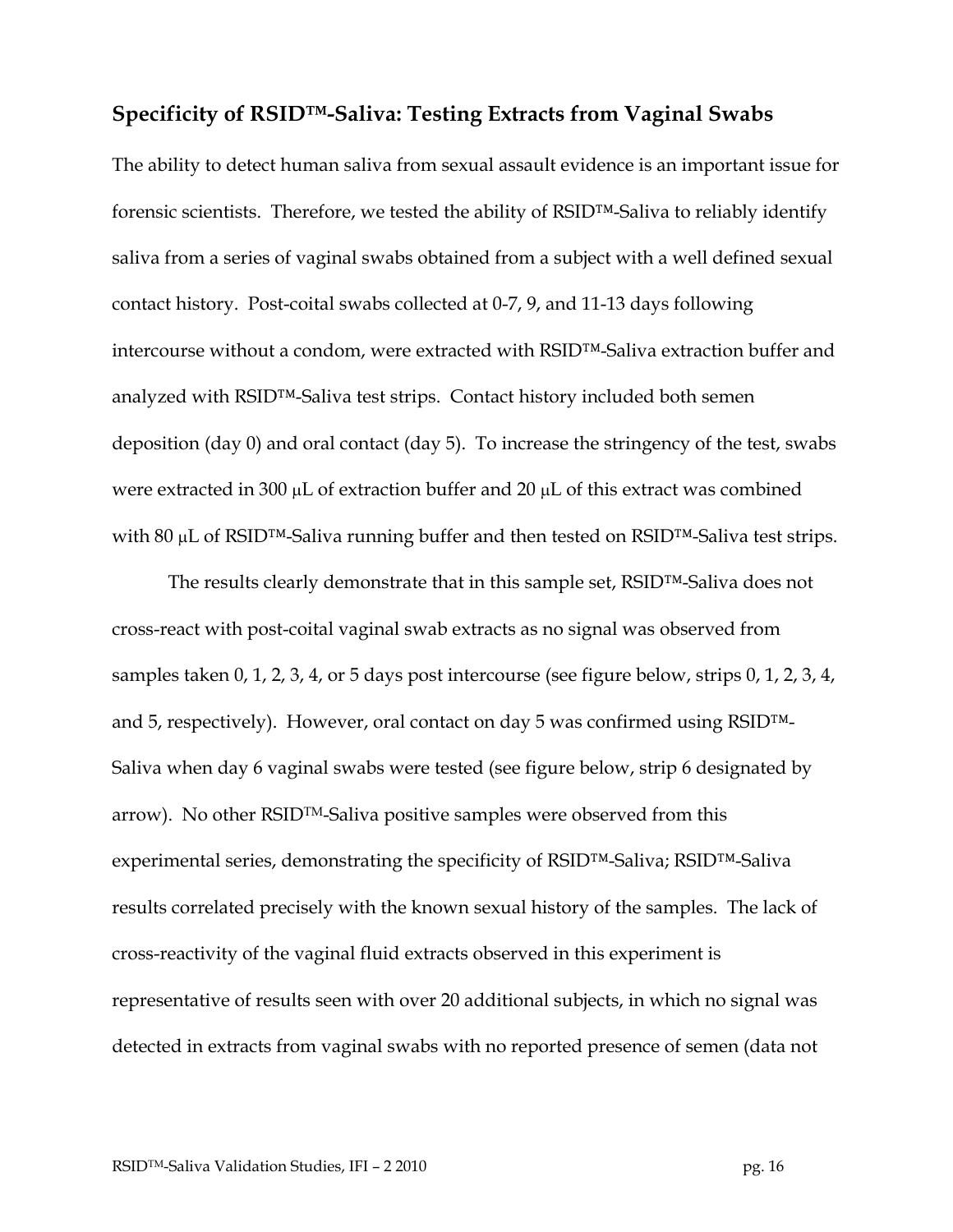shown). This supports the conclusion that RSID<sup>TM</sup>-Saliva does not cross-react with vaginal fluid.



These data indicate that using mock sexual assault samples, RSIDTM-Saliva does not cross react with semen or vaginal fluid and can easily and specifically detect saliva from collected vaginal swabs. It should be noted that we have demonstrated body fluid specificity using RSID<sup>TM</sup>-Saliva for only the tested human body fluids of semen, saliva, urine, blood, and vaginal fluid as well as detection of  $\alpha$ -amylase in breast milk and fecal samples. We have not tested RSIDTM-Saliva on samples obtained from cadavers or other decomposing specimens; forensic lore states that cadaver samples present particularly difficult body fluid identification issues.

## **Species Specificity of RSID™-Saliva: Testing of Animal Samples**

Saliva swabs from various animal species, both exotic and companion animals, were kindly provided by the Brookfield Zoo, Brookfield, Illinois. Extracts were prepared as previously described and  $25 \mu L$  of each extract was tested with RSID<sup>TM</sup>-Saliva. No cross reactivity was observed with saliva from the following animals: dog,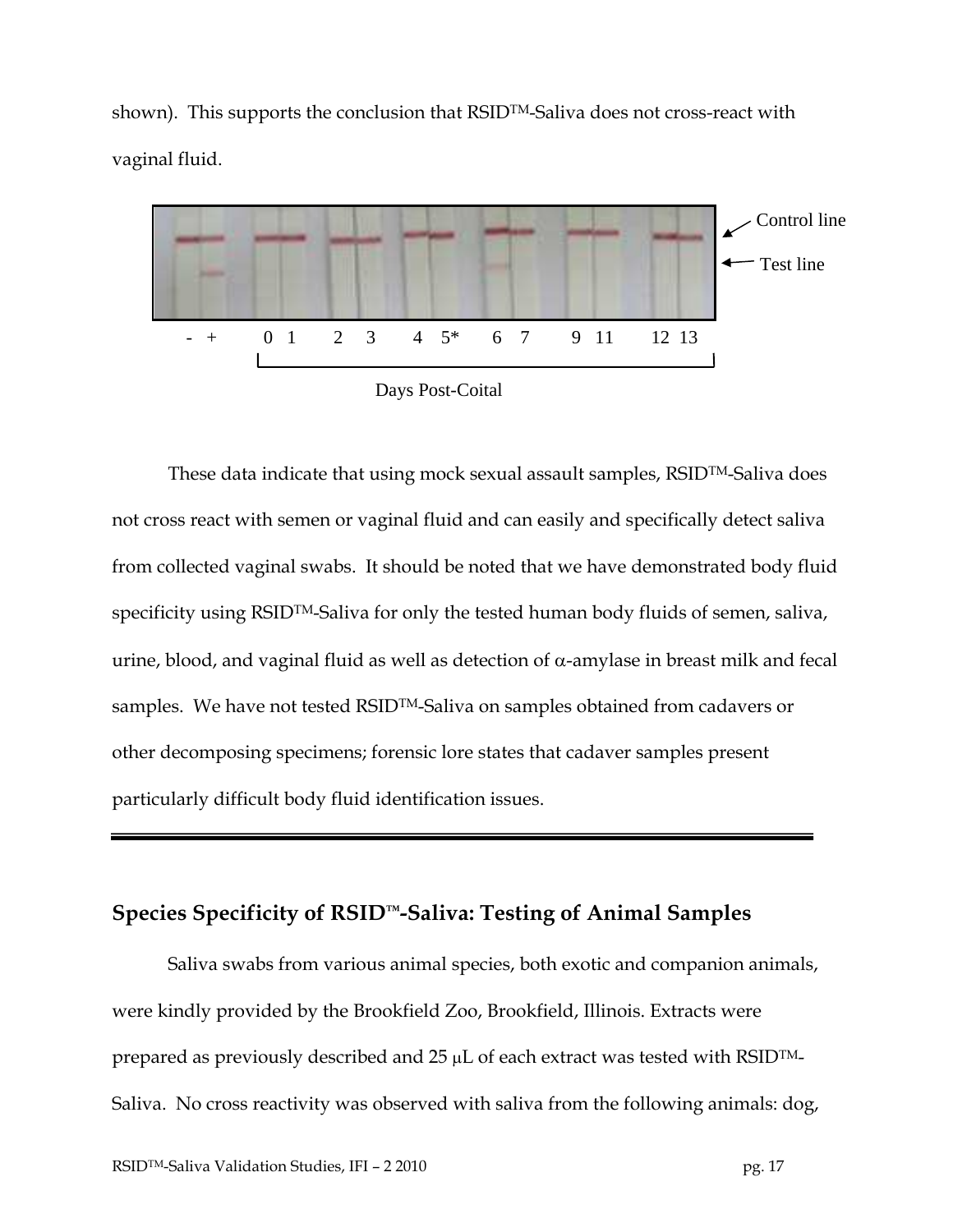opossum, guinea pig, woodchuck, cow, domestic cat, domestic rabbit, tokay gecko, cuckoo, mongoose, chameleon, domestic pig, llama, sheep, horse, goat, grey gull, ferret, hedgehog, skunk, lion, tiger, rhinoceros, marsh snake, Sykes monkey, Capuchin monkey, tamarin, and marmoset. A positive signal was obtained from the saliva of gorilla (data not shown).

### **High Dose Hook Effect**

The high dose hook effect can induce a false negative result on some lateral flow immunochromatographic strip tests when high levels of target antigen are present in the tested sample. The false negative result due to a high dose hook effect occurs when the amount of target antigen in the sample is sufficiently high that a significant amount of target antigen remains unbound by the colloidal gold-labeled antibody in the conjugate pad. Free antigen then migrates to the membrane ahead of the labeled antibody-antigen complexes, thereby occupying the bound antibody on the test line with unlabeled antigen and leaving no sites for the gold labeled antibody-antigen complexes. By blocking the test line with unlabeled antigen, the test result appears negative. Most forensic laboratory personnel are familiar with high dose hook effects and test a dilution of the questioned stain extract to insure that the observed result is a true negative, and not due to a high dose hook effect. We evaluated RSID™-Saliva with increasing amounts of saliva extract to evaluate RSID™-Saliva's response to high levels of antigen. Positive control extracts of 0, 5, 25, 50, 75, and 100 µL were prepared and run on RSID™-Saliva (see figure below, strips 1-6, respectively). Note that at all extract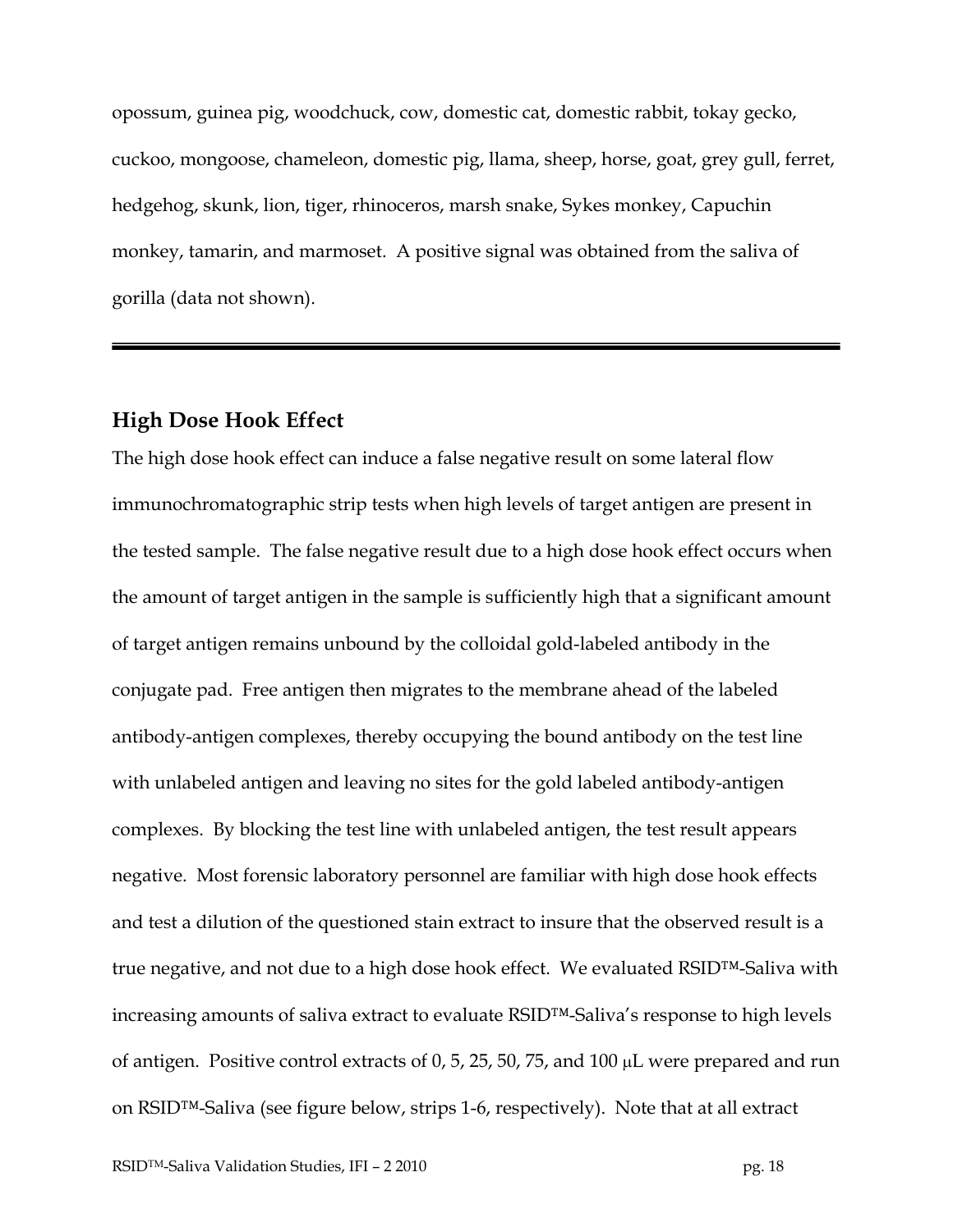volumes tested (even the equivalent of  $5 \mu$ L saliva) no decrease in the intensity of the test line demonstrating a complete lack of high dose hook effect for RSID™-Saliva at all tested concentrations.

This observation led us to more stringent tests of high dose hook effect in which the concentration of the positive control extract was increased by decreasing the extract volume from 1 mL to 400 µL (2.5X more concentrated), and finally to extracting the positive control swab in 200 µL in order to produce an even more concentrated extract (5X more concentrated than standard positive control). In addition, larger volumes of these more concentrated extracts were used on RSID™-Saliva test strips. These experimental approaches for preparing highly concentrated saliva extracts were designed to demonstrate the functional upper limit of saliva detection by RSID™- Saliva. For these experiments, strip tests were run in  $12 \times 75$  mm test tubes (see figure below). A standard positive control swab with 50  $\mu$ L of saliva was extracted in 400  $\mu$ l of extraction buffer and 50  $\mu$ L and 100  $\mu$ L of this extract was run on RSID<sup>TM</sup>-Saliva strips (see figure below, strips 2 and 3). For comparison, 20 µL of a sham extract was included as a negative control (see figure below, strip 1). A fresh positive control swab was extracted in 200 µL and the entire extract was tested on an RSID™-Saliva (due to absorption of liquid by the cotton swab, ~100 µL of fluid was remaining and loaded onto the cassette). Again no evidence of a high dose hook effect was observed (see figure below, strip 4). These increased volumes of highly concentrated saliva extract were tested numerous times with the same result: no evidence of a high dose hook effect was observed including any reduction of the test line intensity (data not shown).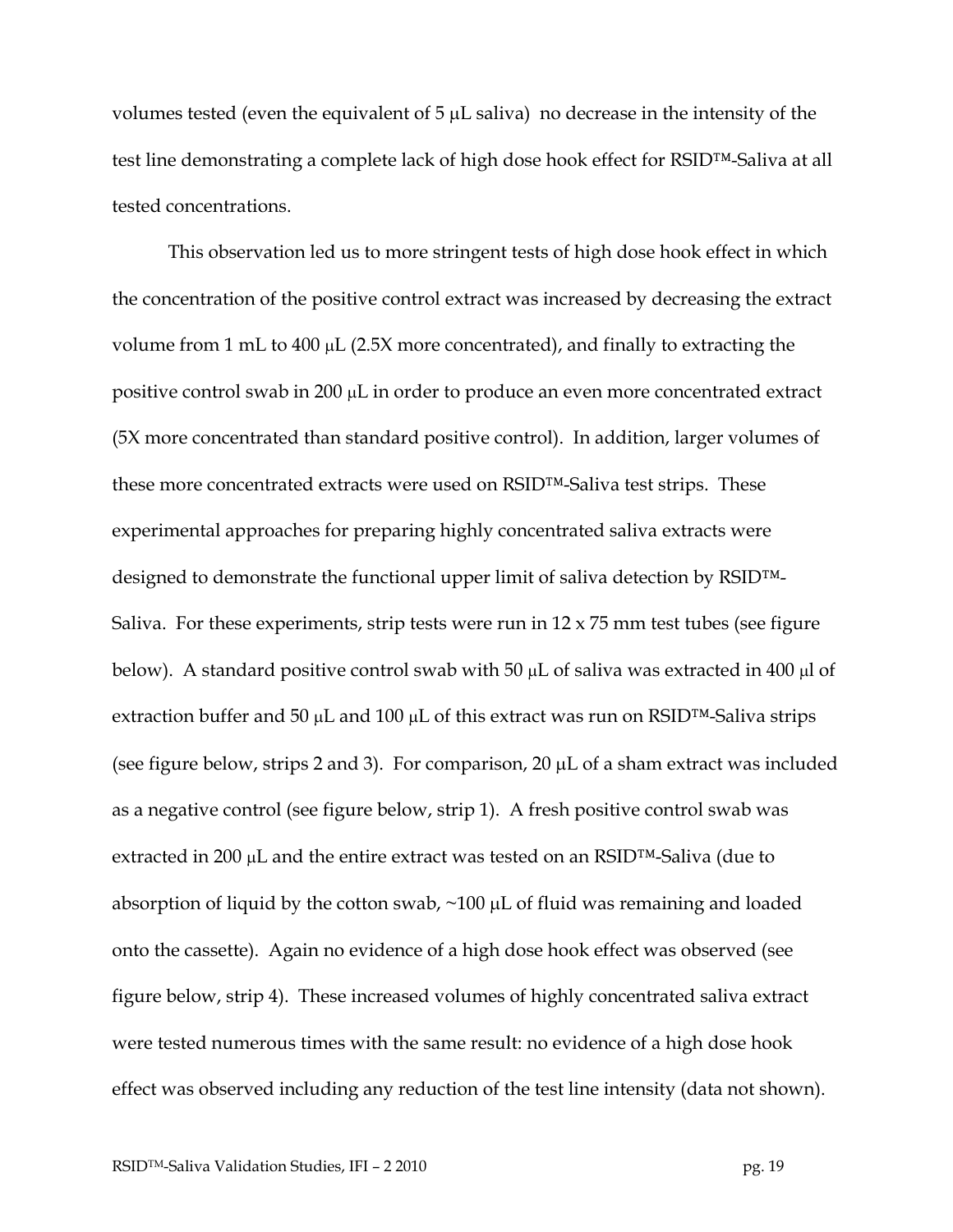Users of RSID™-Saliva can expect no false negative results due to high dose hook effects.

 The lack of high dose hook effect will facilitate the integration of RSIDTM-Saliva into DNA forensic laboratory protocols, as a wide range of saliva concentrations, and stain sizes, can be tested without performing dilutions of questioned stain extracts.



**Test for High Dose Hook Effect (I)** 

As an additional test for High dose hook effect, the concentration of the saliva extract was increased such that 50  $\mu$ L of saliva on a sterile swab was extracted into 400  $\mu$ L or into 200 µl RSIDTM-Saliva extraction buffer. From these concentrated saliva extracts, 50 µL and 100 µL of the 400 µL extraction and the entire volume from the 200 µLextract were tested on RSID<sup>TM</sup>-Saliva (due to absorption of liquid by the cotton swab, ~100 µL of fluid was remaining and loaded onto the cassette).

Results : No diminution of signal was observed for the concentrated saliva extracts even at the highest concentration of saliva tested. No high dose hook effect was observed.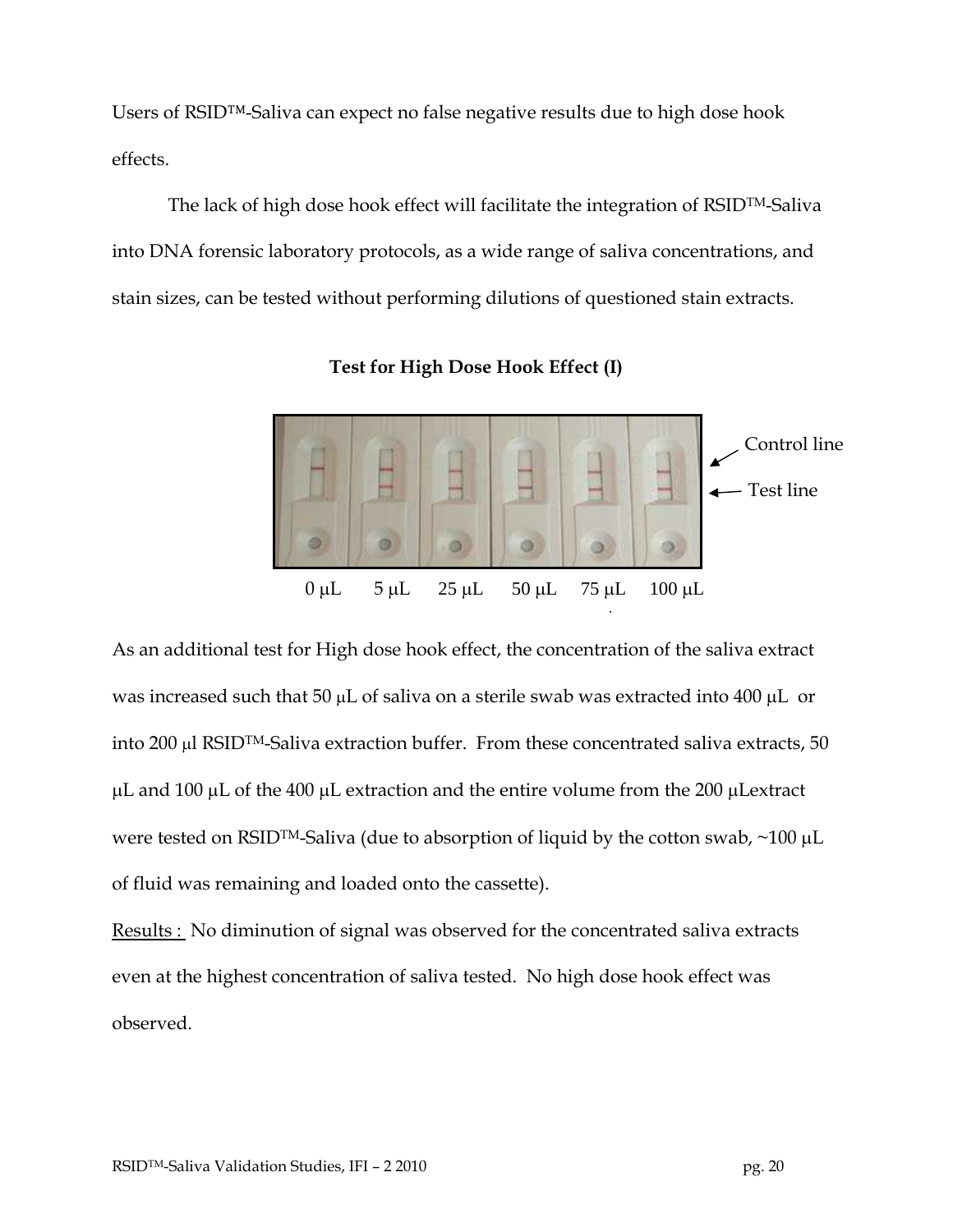

**Conclusion: At all saliva extract volumes tested, no high dose hook effect was observed with RSIDTM-Saliva and users can expect to observe no false negative results due to high dose hook reactions.**

## **Stability Testing of RSIDTM-Saliva**

We have previously demonstrated that RSID<sup>TM</sup>-Saliva is both specific and sensitive for human saliva. Here we test the stability of the assembled cassettes by storage at elevated temperatures. Assembled strip tests were stored at 37°C to increase aging and potential degradation of the strips and subjected to a heat shock of  $56^{\circ}$ C, again to test stability of the assembled test cassettes.

Extracts from positive control swabs were prepared and 0, 5 and 25 µL of extract (equivalent to 0, 0.25 and 1.25  $\mu$ L of saliva) were tested with RSID<sup>TM</sup>-Saliva which has been stored at 37 $\degree$ C for 11 days (condition designed to mimic storage for  $\sim$ 134 days at room temperature) and with RSID<sup>TM</sup>-Saliva that had been exposed to  $56^{\circ}$ C for 30 minutes.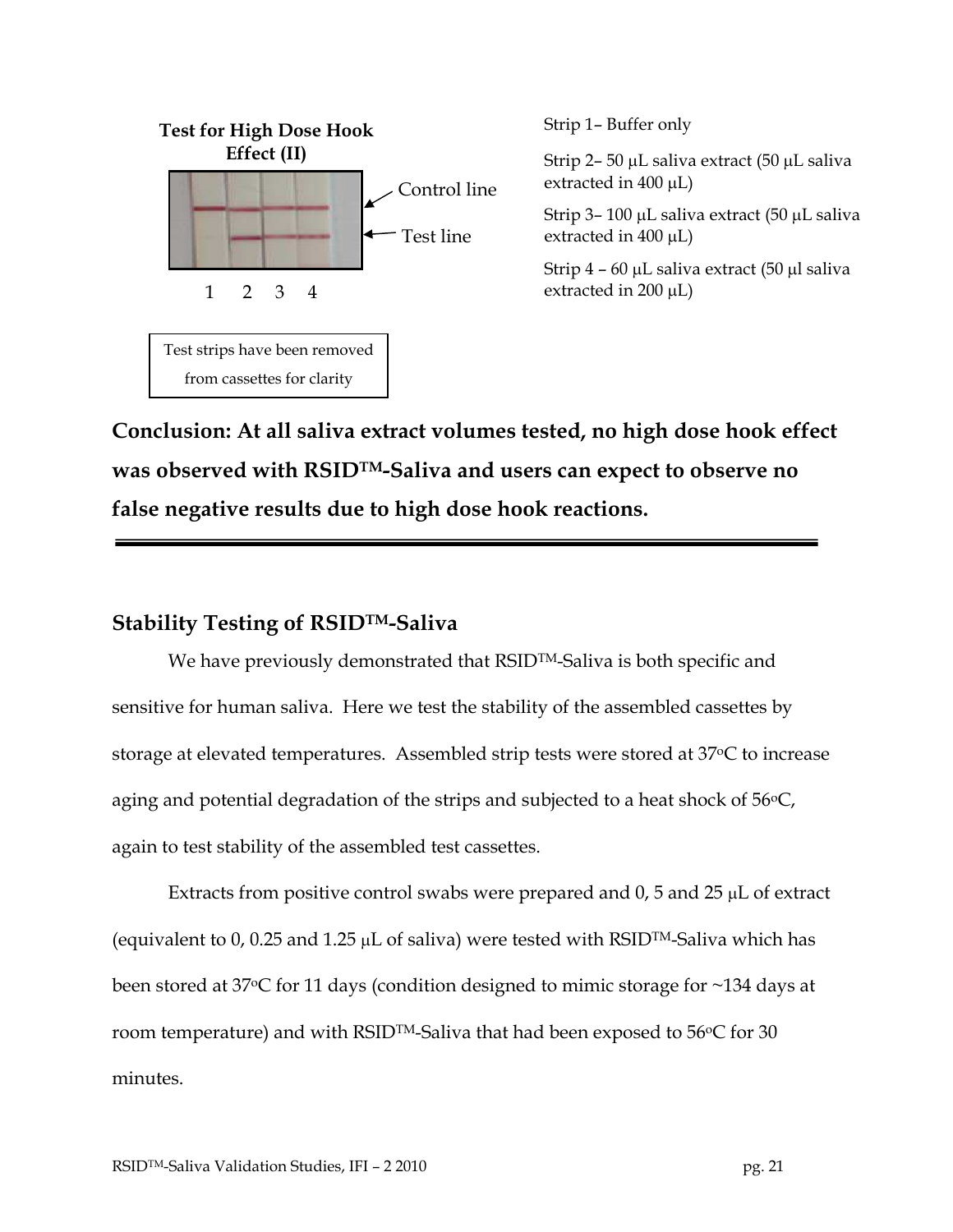### **Stability Test, RSIDTM-Saliva**



We performed an additional stability experiment meant to simulate 1 year storage of RSID<sup>TM</sup>-Saliva. Here we tested 0, 5  $\mu$ L, and 25  $\mu$ L of positive control extract (equivalent to 0, 0.25 µL and 1.25 µL saliva) with RSIDTM-Saliva after storage of the strips at 37<sup>o</sup>C for 30 days and compared the results with RSIDTM-Saliva that has been stored at room temperature for the same amount of time.

Results: Test strips stored under conditions to mimic storage at room temperature for one year showed a small but measurable decrease in signal intensity. Positive control saliva extracts, 5 and 25  $\mu$ L scored positive (respectively) for test strips stored at 37 $\degree$ C for one month. Similarly, positives were observed for test strips stored at room temperature for one month. Overall sensitivity of RSIDTM-Saliva was not significantly affected.

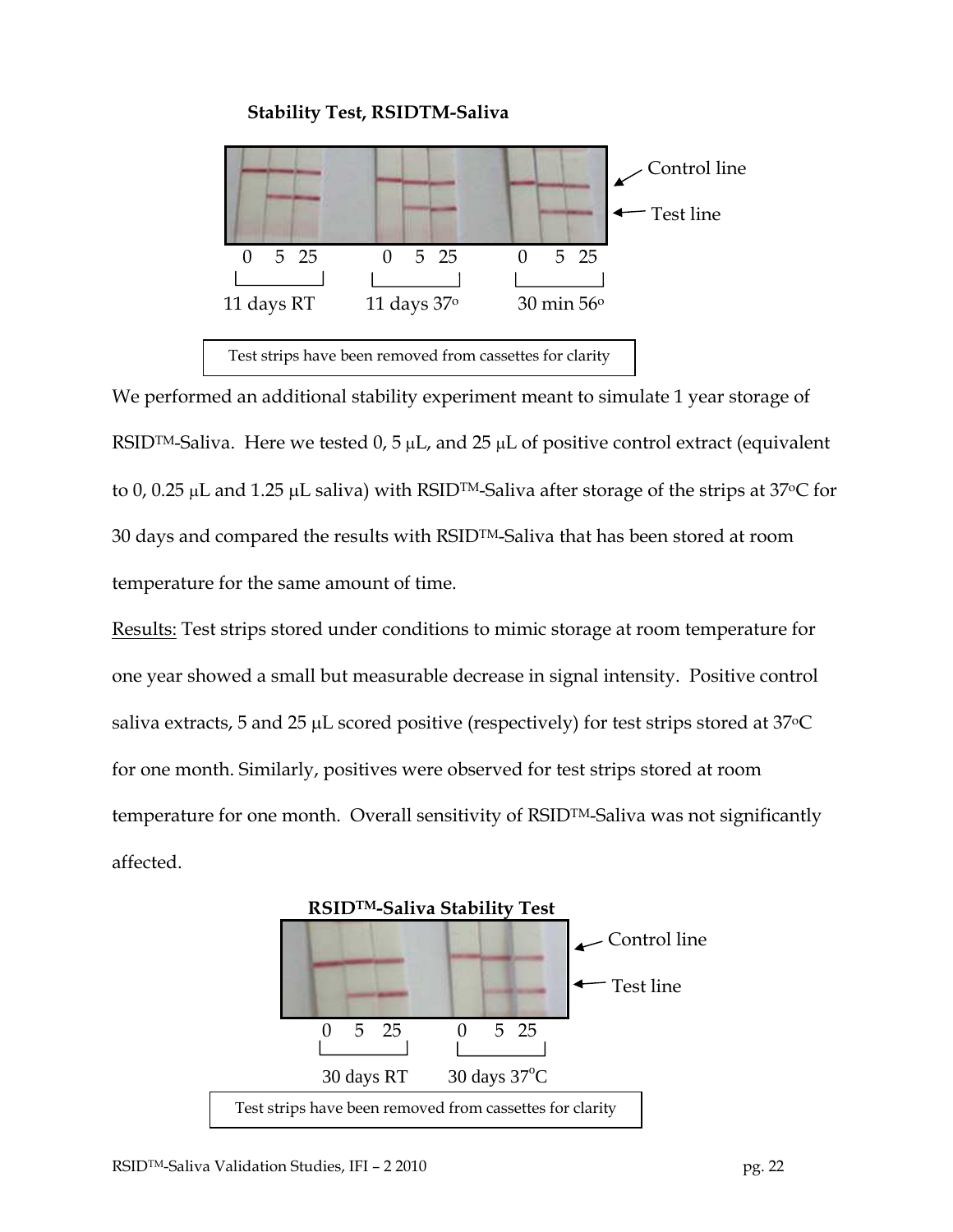**Conclusions: RSIDTM-Saliva cassettes are stable to storage without significant loss of sensitivity.** 

## **Detection of Saliva from Forensic Exhibit-like Samples**

We have clearly established that RSID<sup>TM</sup>-Saliva can detect saliva from a laboratory prepared control sample; here we demonstrate the ability of RSIDTM-Saliva to detect saliva from samples likely to be encountered in forensic laboratory case work. In addition we show that RSIDTM-Saliva can be incorporated into DNA-STR analysis and suggest protocols such that saliva detection can be performed prior to DNA-STR analysis.

**Test Sample 1: Aluminum Coke can Test Sample 2: Plastic coffee cup lid Test Sample 3: Plastic Water Bottle Test Sample 4: Glass Water Bottle Test Sample 5: Cigarette Butts Test Sample 6: Clippings from swabs used to sample plastic coffee lids (2) and aluminum cans (2).** 

Procedure: Sterile cotton swabs were moistened with ddH20 and used to 'sponge' the can lip and 'pop-top' opening of the can, and coffee cup lip. The swabs were extracted in 300  $\mu$ L RSID<sup>TM</sup>-Saliva extraction buffer for 2 hours at room temperature. 25  $\mu$ L of the extract was removed for RSIDTM-Saliva testing and the remaining contents of the tube (including the swab batting) were processed for DNA extraction and STR analysis as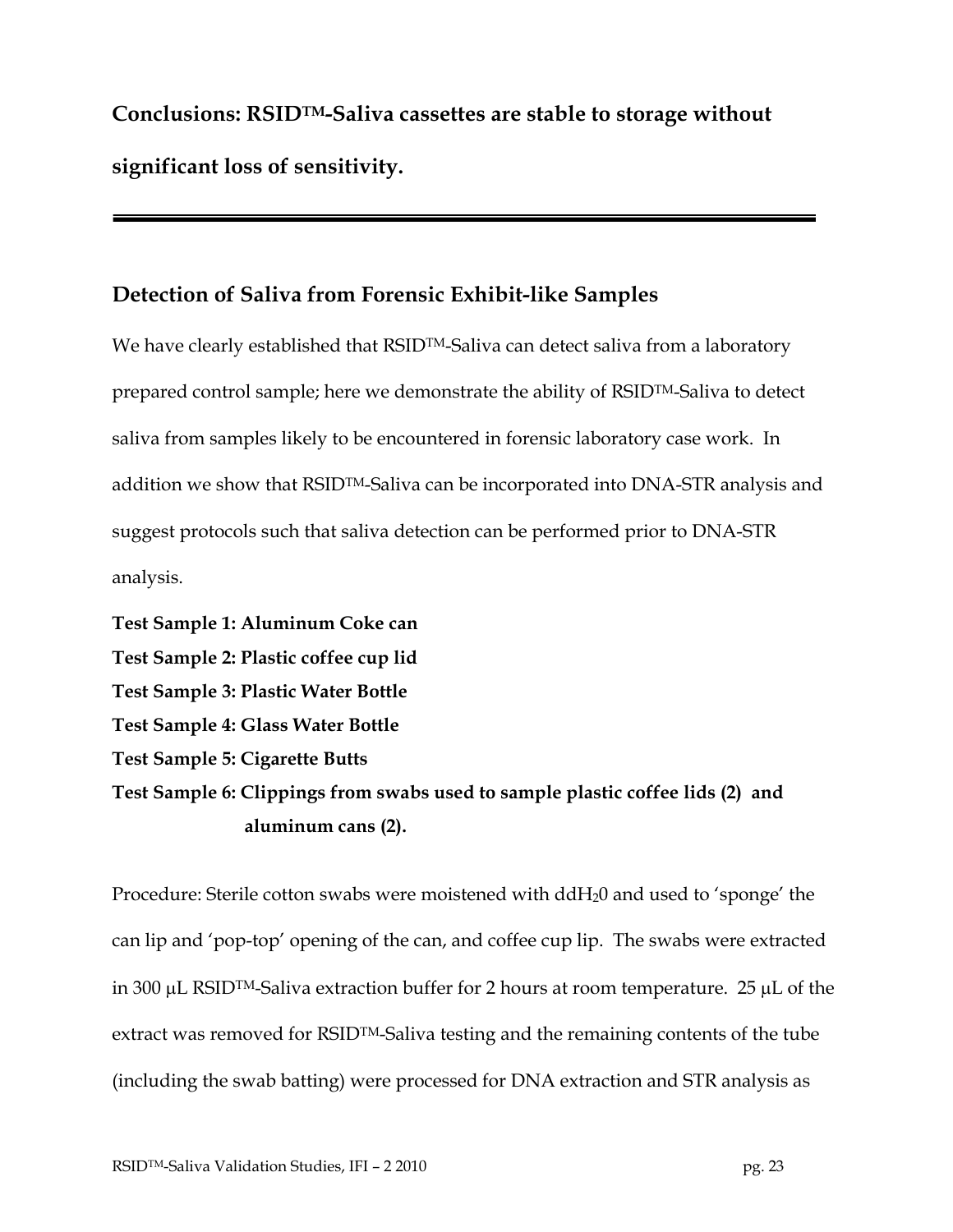per laboratory protocol. A buccal swab/oral swab used as a positive control was extracted and processed in an identical manner.

Results: Samples from the plastic coffee lid and 'Coke can' were scored positive, respectively (see digital photo below). DNA extraction, multiplex PCR and STR analysis on an ABI310 capillary electrophoresis instrument gave complete DNA-STR profile (15 loci + amelogenin) from the Coke can and a partial DNA-STR profile from the coffee lid (10 loci + amelogenin).



Control line  $\frac{1}{2}$  – 25 µL oral swab extract Test line Strip 3 – 25 µL plastic lid extract Strip 4 – 25 µl Coke can extract

Identifiler STR profile of 'Coke can' sample, processed for stain ID with RSIDTM-Saliva and for DNA-STR analysis.

Single Tube extraction protocol used.

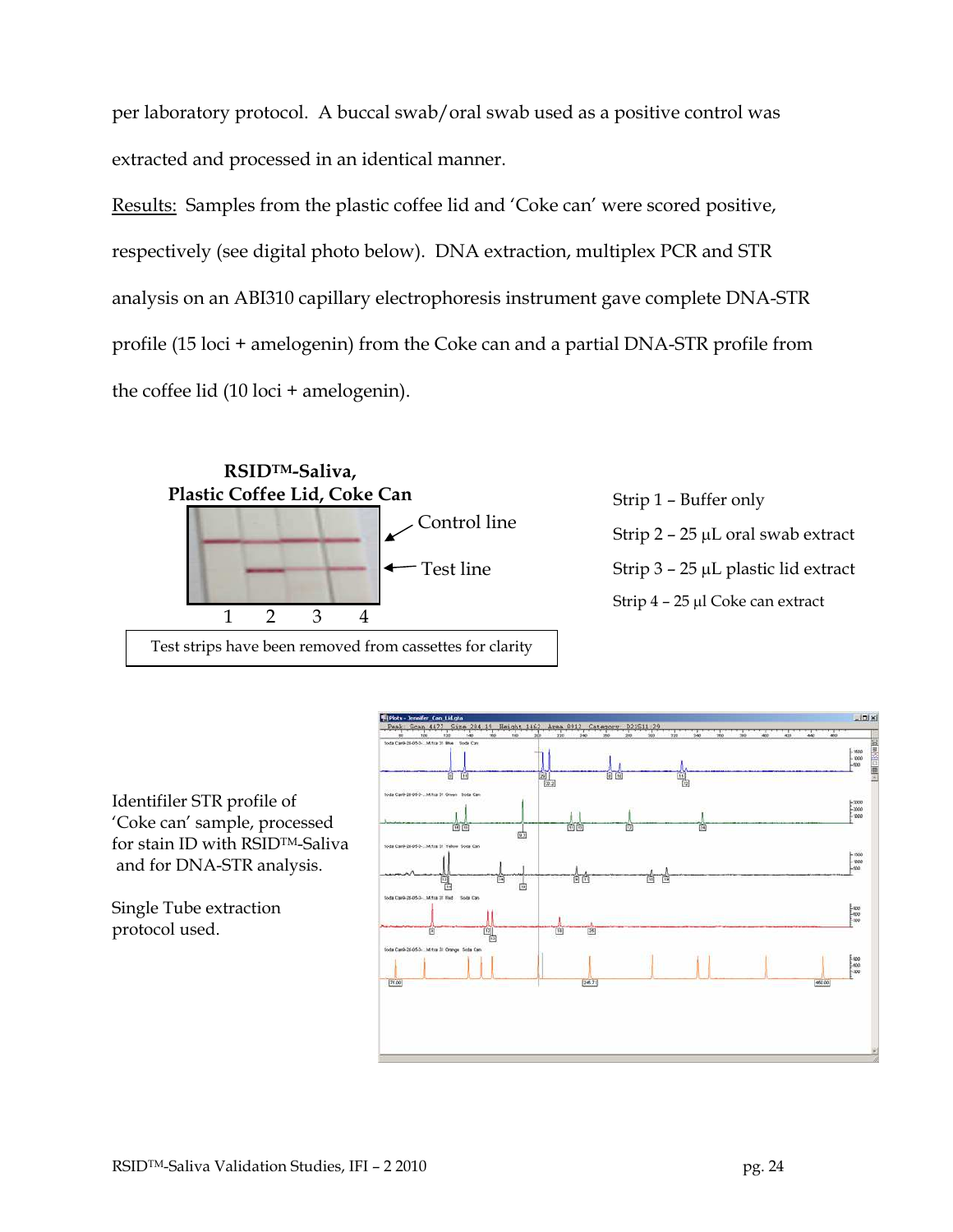

### **Test Sample 3: Plastic Water Bottle**

### **Test Sample 4: Glass water bottle (Perrier)**

Procedure: Moistened sterile cotton swabs were used to 'sponge' the openings of both bottles and subsequently extracted in 200  $\mu$ L RSID<sup>TM</sup>-Saliva extraction buffer for 2 hours at room temperature. A total of 30  $\mu$ l of the extract was removed for RSID<sup>TM</sup>-Saliva testing, i.e., 5 and 25 µL aliquots, were used for analysis with RSIDTM-Saliva. The remaining extract (including the swab) was used for DNA extraction and STR analysis. Oral swab extract (in 1 mL) was used as a positive control.

Results: Saliva from Sample 3, the plastic water bottle was readily detected and RSIDTM-Saliva was scored positive for both 5 and 25  $\mu$ L extract, respectively (see figure below). Saliva extract from the glass bottle also scored positive with 5 and 25  $\mu$ L of extract, respectively (see figure below).

STR analysis did however provide a full profile (15 loci + amelogenin) from the glass bottle, whereas only two loci were obtained from the plastic bottle. Correlating the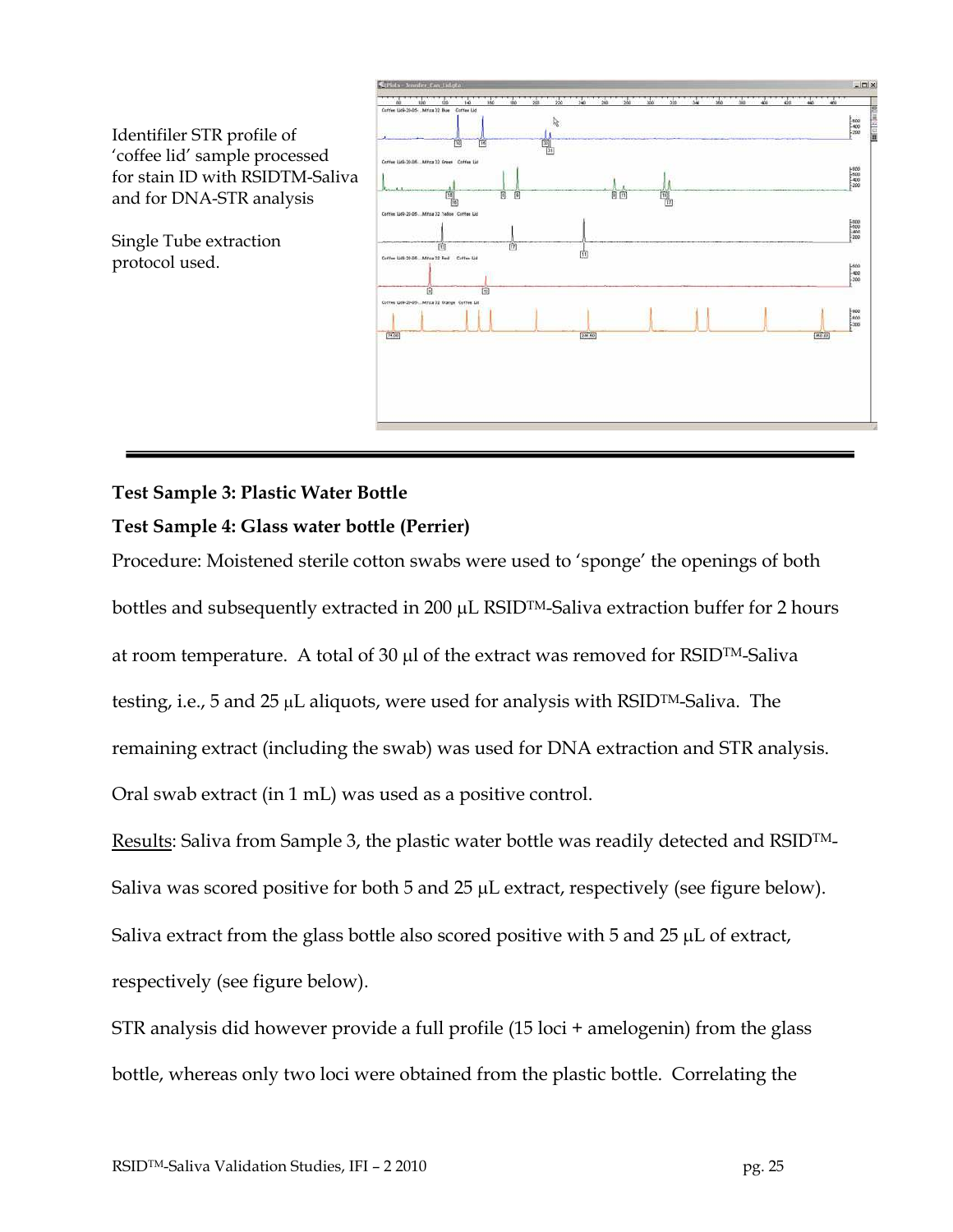intensity of the RSIDTM-Saliva test results with the observed DNA-STR results may not be straightforward: a number of variables including person to person variation, extraction methods, and amplification kit used, may all affect the ability of the analyst to obtain a full DNA profile from the tested sample.



Identifiler STR profile of 'Glass bottle' sample, processed for stain ID with RSIDTM-Saliva and for DNA-STR analysis.

Single Tube extraction protocol used.

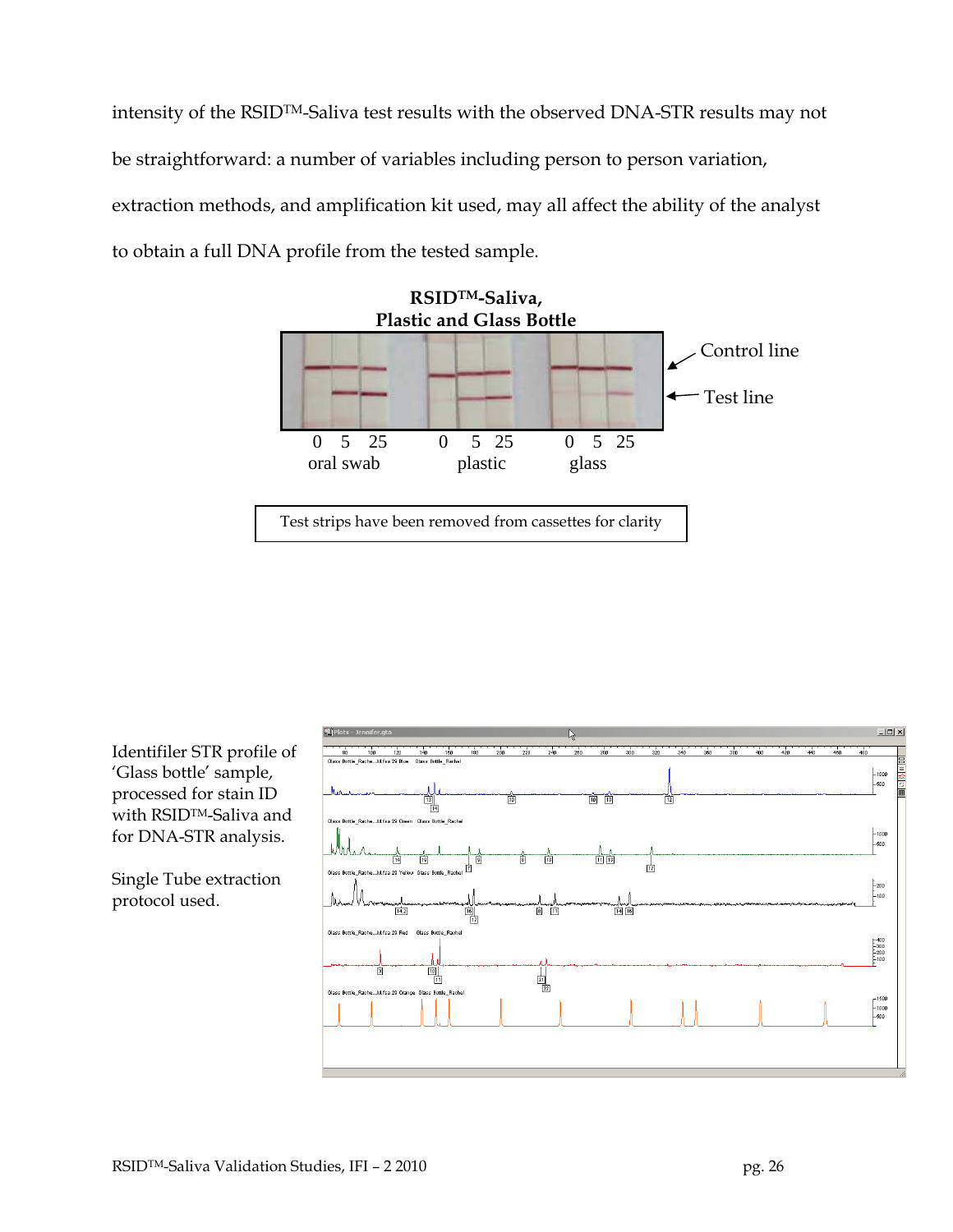Identifiler STR profile of 'Plastic bottle' sample, processed for stain ID with RSIDTM-Saliva and for DNA-STR analysis.

Single Tube extraction protocol used.

| <b>判Plots - Jennifer.gta</b>                         |     |     |                    |     |     |     |     |     |          |          |                                                                                                                |     |                 |     |     |     |     |     |     |                                   | $-12x$        |
|------------------------------------------------------|-----|-----|--------------------|-----|-----|-----|-----|-----|----------|----------|----------------------------------------------------------------------------------------------------------------|-----|-----------------|-----|-----|-----|-----|-----|-----|-----------------------------------|---------------|
| 80                                                   | 100 | 120 | 140                | 160 | 180 | 200 | 220 | 240 | $_{260}$ | ᠇<br>280 | $\frac{1}{300}$                                                                                                | 320 | $\frac{1}{340}$ | 360 | 380 | 400 | 420 | 440 | 460 | $rac{1}{480}$                     |               |
| Plastic Bottle_JenM.fsa 30 Blue                      |     |     | Plastic Bottle Jen |     |     |     |     |     |          |          |                                                                                                                |     |                 |     |     |     |     |     |     |                                   |               |
|                                                      |     |     |                    |     |     |     |     |     |          |          |                                                                                                                |     |                 |     |     |     |     |     |     | -600<br>F400<br>L <sub>200</sub>  | m  w X  2  EB |
| Plastic Bottle_JenM.fsa 30 Green Plastic Bottle_Jen  |     |     |                    |     |     |     |     |     |          |          |                                                                                                                |     |                 |     |     |     |     |     |     |                                   |               |
|                                                      |     |     |                    |     |     |     |     | 商   |          | 面        |                                                                                                                |     |                 |     |     |     |     |     |     | F600<br>L <sub>400</sub><br>F-200 |               |
| Plastic Bottle_JenM.fsa 30 Yellow Plastic Bottle_Jen |     |     |                    |     |     |     |     |     |          |          |                                                                                                                |     |                 |     |     |     |     |     |     |                                   |               |
|                                                      |     |     |                    |     |     |     |     |     |          |          |                                                                                                                |     |                 |     |     |     |     |     |     | F300<br>F-200<br>-100             |               |
|                                                      |     |     |                    |     | 面   |     |     |     |          |          |                                                                                                                |     |                 |     |     |     |     |     |     |                                   |               |
| Plastic Bottle_JenM.fsa 30 Red Plastic Bottle_Jen    | 囟   |     |                    |     |     |     |     |     |          |          | mpathpangan kamanakan termasukan pertama pang kamang dapang kaman kaman katapan kamanakan kaman katakan patapa |     |                 |     |     |     |     |     |     | ⊧sք<br>$-40$<br>$L_{20}$          |               |
| Plastic Bottle_JenM.fsa 30 Orange Plastic Bottle_Jen |     |     |                    |     |     |     |     |     |          |          |                                                                                                                |     |                 |     |     |     |     |     |     |                                   |               |
|                                                      |     |     |                    |     |     |     |     |     |          |          |                                                                                                                |     |                 |     |     |     |     |     |     | $-1500$<br>-1000<br>$-500$        |               |
|                                                      |     |     |                    |     |     |     |     |     |          |          |                                                                                                                |     |                 |     |     |     |     |     |     |                                   |               |
|                                                      |     |     |                    |     |     |     |     |     |          |          |                                                                                                                |     |                 |     |     |     |     |     |     |                                   |               |
|                                                      |     |     |                    |     |     |     |     |     |          |          |                                                                                                                |     |                 |     |     |     |     |     |     |                                   |               |
|                                                      |     |     |                    |     |     |     |     |     |          |          |                                                                                                                |     |                 |     |     |     |     |     |     |                                   |               |

### **Test Sample 5: Saliva detection from Cigarette butts.**

Procedure: Two received cigarette butts (samples 5a and 5b) were sampled using moistened sterile cotton swabs which were subsequently extracted in 200 µL of RSID<sup>TM</sup>-Saliva extraction buffer; an aliquot of the extraction was used for RSID<sup>TM</sup>-Saliva (25  $\mu$ L) while the majority of the extract was processed for DNA-STR analysis. Results: Positive control saliva extracts gave positive results for 5 and 25 µL of saliva extract (respectively), 25 µl of samples 5a and 5b gave test lines of low intensity but were clearly above background levels. Sample 5a was analyzed for Y-STRs and provided clear data for 14 loci (see below).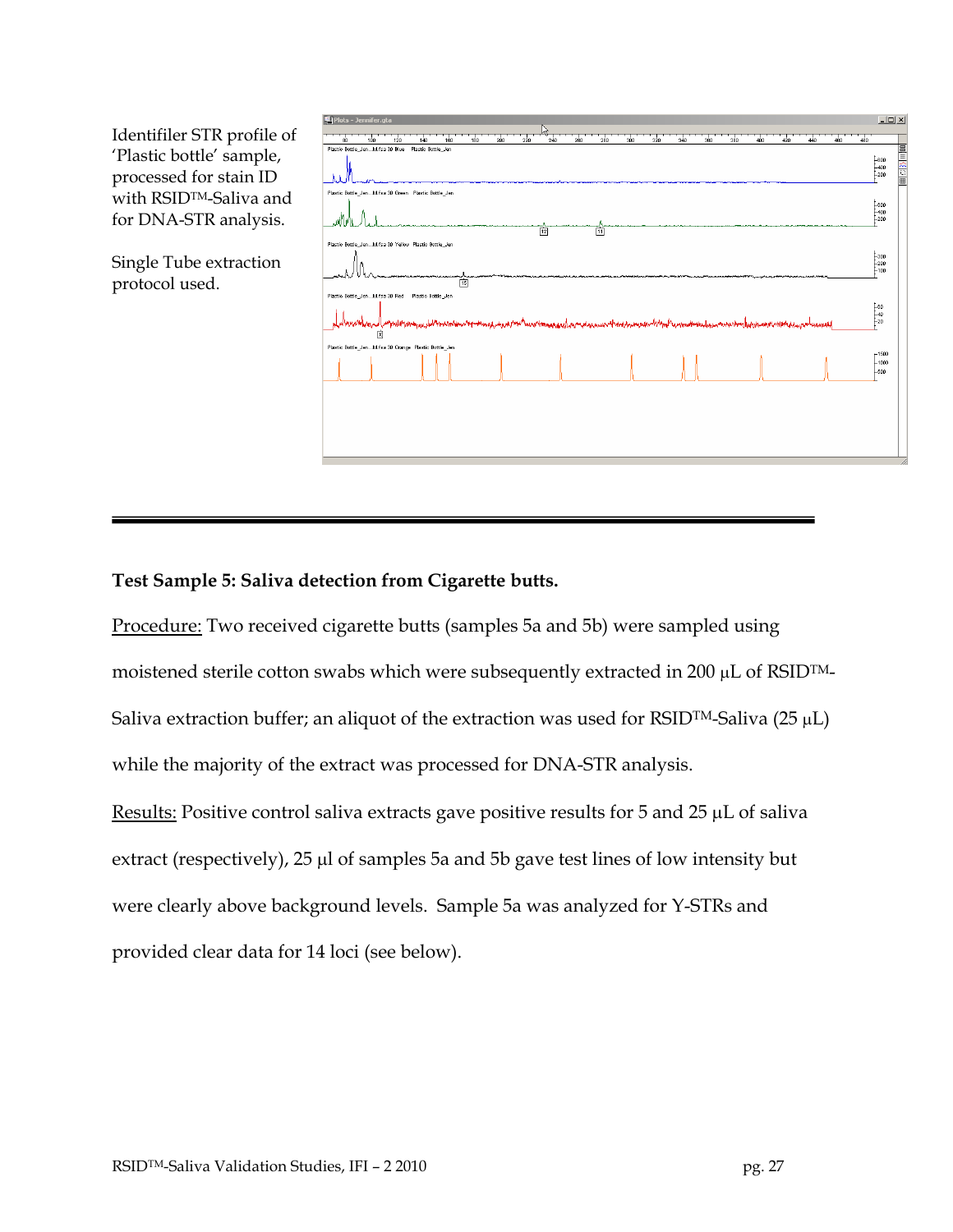

- 
- Control line Strip  $2 5 \mu$ L saliva extract
	- Strip 3 25 µL saliva extract
	- Strip 4 25 µL extract Cig Butt #5a
	-
	- Strip 6 25 µL extract Cig Butt neg

Test strips have been removed from cassettes for clarity

Cigarette Butt was analyzed for Y-STR using Y-Filer.

Single tube extraction protocol used for both stain ID and DNA-STR processing.



**Conclusion: RSIDTM-Saliva detects saliva from cigarette butts.**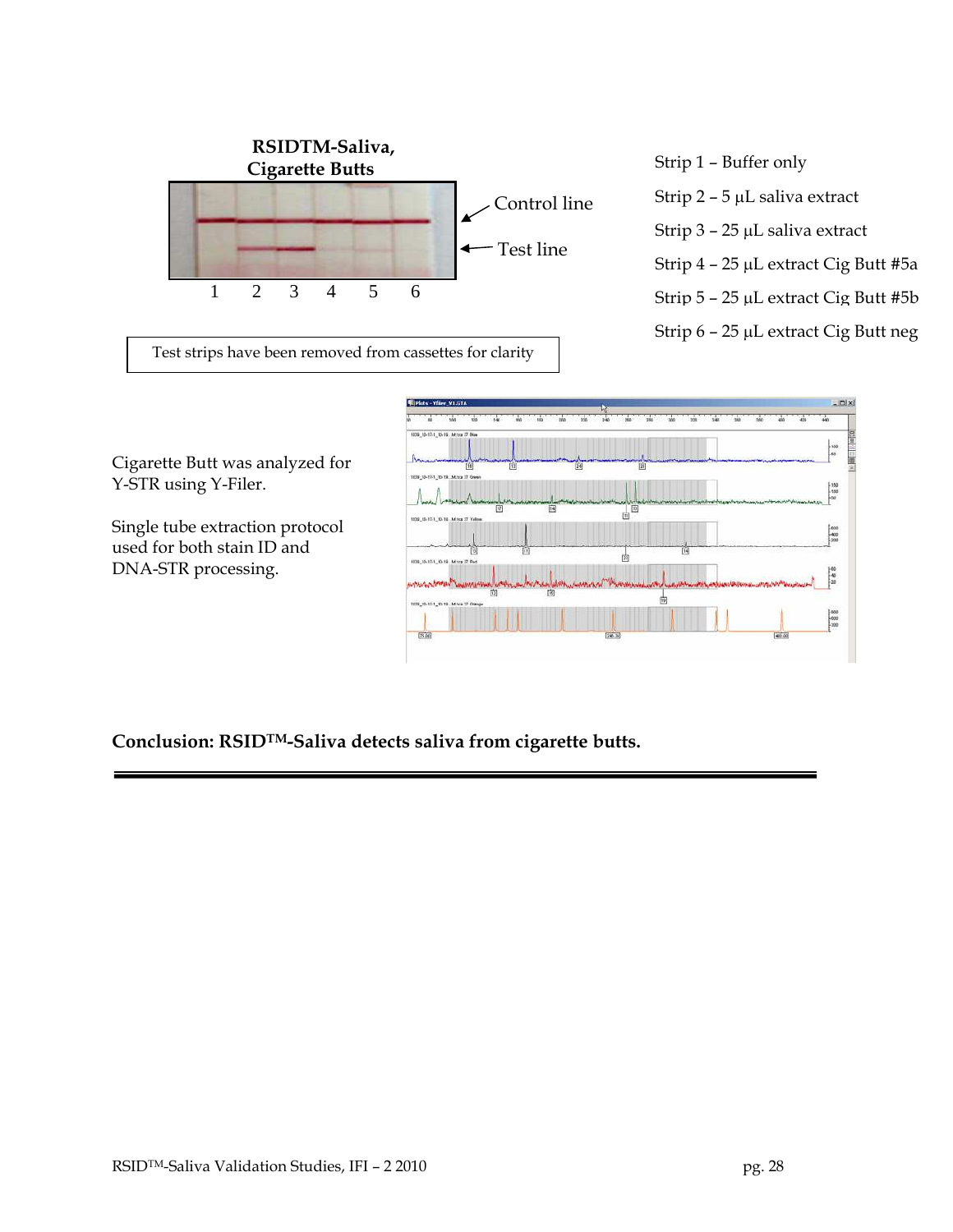**RSIDTM-Saliva Analysis of swab cuttings from swabs used to sample plastic lids and aluminum cans, alternative to single tube extraction protocol.** Our laboratory protocol uses a single extraction step for both stain identification and DNA-STR analysis. The advantages of this approach are clear and include less sample loss (one tube for sample extraction, stain identification and DNA-extraction), less manipulation of the sample (cuttings and repeated testing of evidence swabs are eliminated), less chance of contamination (fewer procedural steps) and it eliminates variation due to inhomogeneous swabs. Many laboratories however, use an alternative approach, of testing small cuttings from swabs that were used to 'sponge' or sample questioned stains. Here we demonstrate that RSIDTM-Saliva can be used with cuttings obtained from swabs used to absorb questioned stains.

**Test Sample 6:** Extracts were prepared from cuttings from swabs used to sample two plastic coffee lids and two aluminum soda cans. Moistened swabs were used to 'sponge' the areas of 2 plastic coffee lids and 2 aluminum soda cans most likely to have been in contact with saliva. Swabs were allowed to dry in a protected environment and cuttings from the swabs were removed and placed individually in microcentrifuge tubes. These cuttings were extracted in 50  $\mu$ L RSID<sup>TM</sup>-Saliva extraction buffer for 1 hour at room temperature at which time  $\sim 30 \mu$ . (all the volume available in the tube) was used for analysis with RSIDTM-Saliva.

Results: Clipping from the positive control scored clear positive for 5 and 25 µL saliva extract, respectively. Extracts from the swab cuttings, ~30 µL each, scored weak positive but clearly above background signal (see figure below). The tested swabs were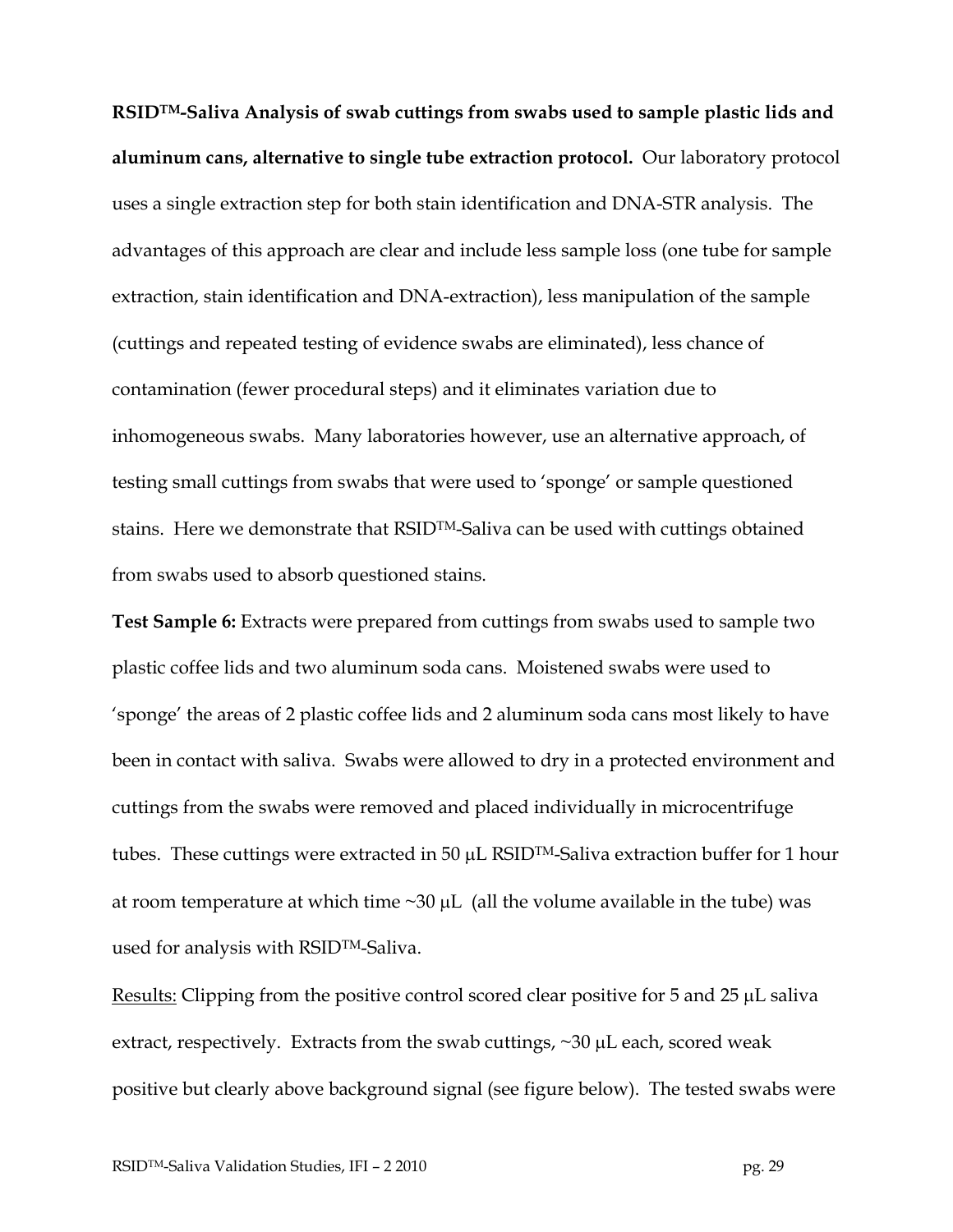processed for DNA-STR analysis with mixed results: one plastic lid provided a full profile (15 loci + amelogenin), the other provided a partial profile (13 loci + amelogenin) while analysis of the swabs from the cans gave partial profiles.



Strip 2 – 5 µL saliva extract Control line Strip  $3 - 25 \mu L$  saliva extract Strip 4 – 30 µL 1<sup>st</sup> plastic lid Test line Strip  $5 - 30 \mu L$  1st alum can clipping Strip  $6 - 30 \mu L$  2<sup>nd</sup> plastic lid clipping

Identifiler STR profile of 'plastic coffee lid' sample processed for stain ID with RSIDTM-Saliva and for DNA-STR analysis.

Multiple cutting protocol used for stain ID and DNA-STR analysis.



Identifiler STR profile of 'Soda Can' sample processed for stain ID with RSIDTM-Saliva and for DNA-STR analysis.

Multiple cutting protocol used for stain ID and DNA-STR analysis.

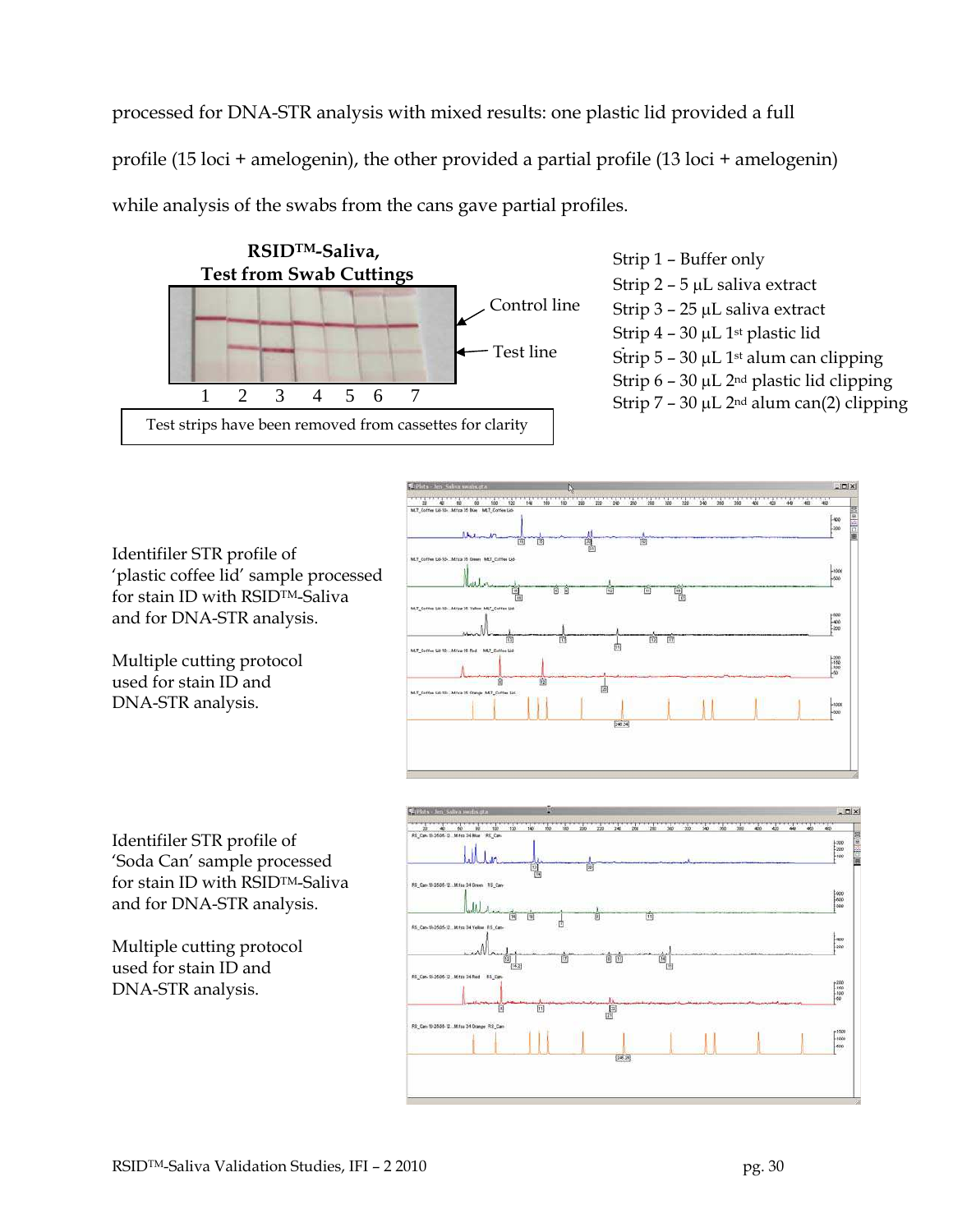

Identifiler STR profile of 'Soda Can (2)' sample processed for stain ID with RSIDTM-Saliva and for DNA-STR analysis.

Multiple cutting protocol used for stain ID and DNA-STR analysis.

Identifiler STR profile of 'plastic coffee lid(2)' sample processed for stain ID with RSIDTM-Saliva and for DNA-STR analysis.

Multiple cutting protocol used for stain ID and DNA-STR analysis.



**Conclusion: RSIDTM-Saliva can detect saliva from swab cuttings derived from swabs** 

**used to sample cans and plastic lids.**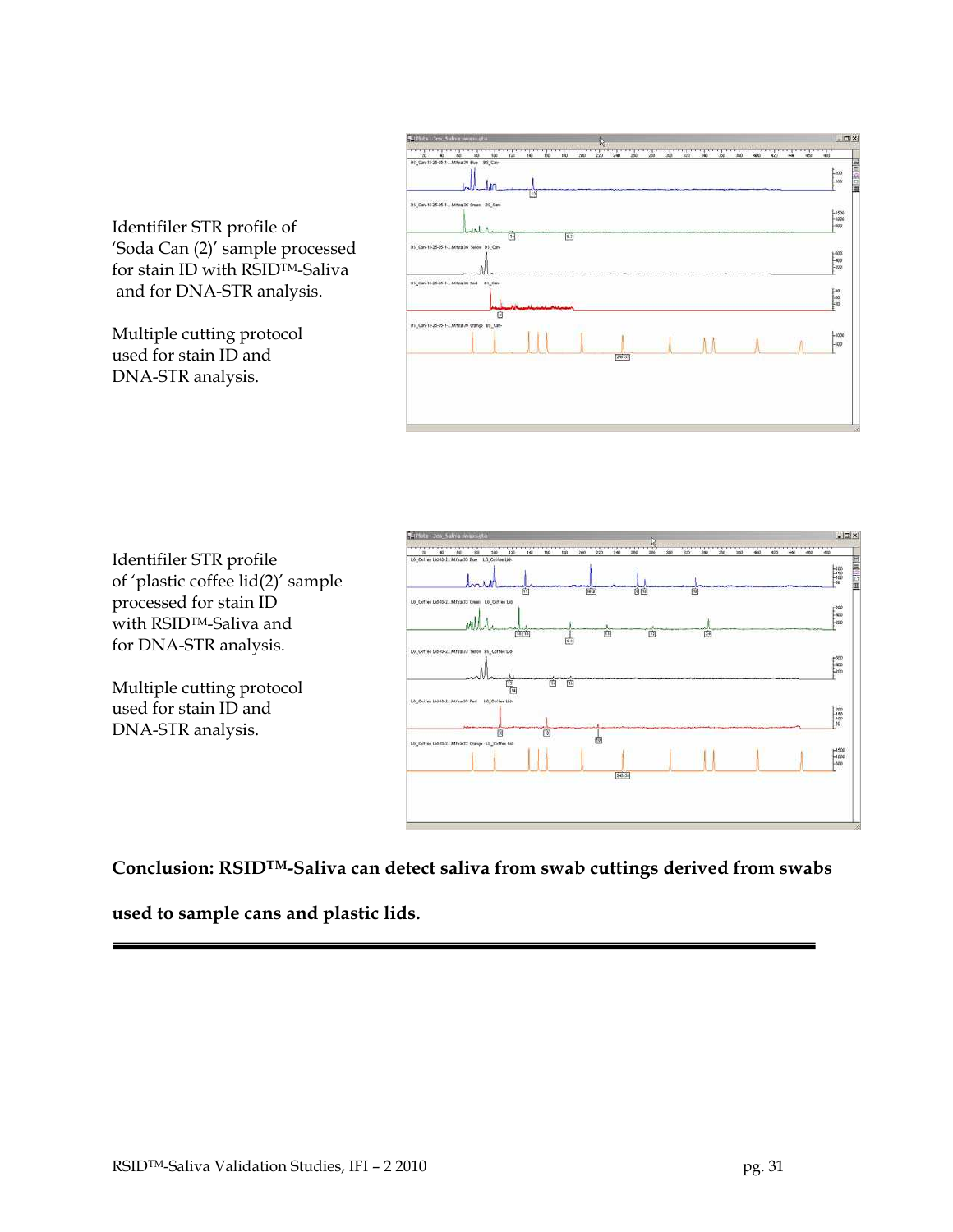## **Additional testing with RSIDTM-Saliva – Forensic-like Samples.**

We sampled a variety of surfaces and materials in an effort to rigorously test RSIDTM-

Saliva. The samples include envelopes, additional plastic bottles, and a different metal soda can.

Procedure: All samples were 'sponged' with a moistened sterile cotton swab and after

air-drying in a protected environment, the swab batting was extracted in 400 µl of

RSID<sup>TM</sup>-Saliva extraction buffer in a microcentrifuge tube. 25 µl of each extract was

tested with RSIDTM-Saliva. Positive control was an oral swab extracted in 1.0 ml of

RSID<sup>TM</sup>-Saliva extraction buffer, 5 µl of extract tested. Samples included:

1) Negative Control

2) Positive Control

3) Envelope, licked, sealed, steamed open and upper flap sampled with swab technique

4) Envelope, licked, sealed, steamed open and lower flap sampled with swab technique

- 5) Plastic bottle, threads and cap tested.
- 6) Glass bottle, threads and cap tested
- 7) oral swab
- 8) metal soda can

Results: As was expected the amount of saliva in the above eight samples varied widely

and this was reflected in the intensity scores of the test line (see figure below).

Sample

- (1) Neg
- (2) Pos
- (3) Envelope upper flap
- (4) Envelope lower flap
- (5) Plastic Bottle
- (6) Glass. Bottle
- (7) Oral Swab
- (8) Metal can